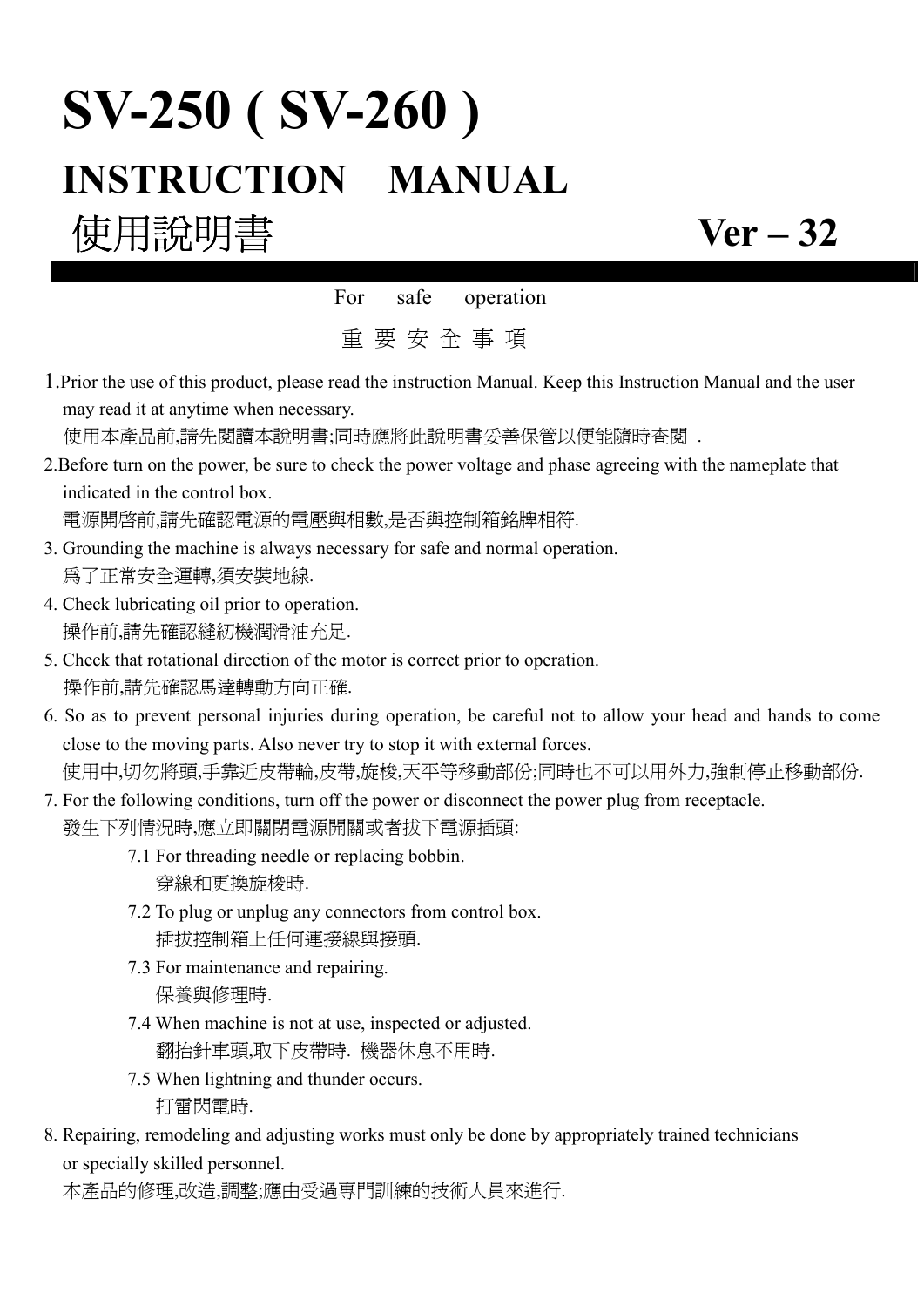## **I. Set up**

**安裝 医血管** 医血管 医血管 医心包 医心包 医心包 医心包

### **1. How to connect the cord** 連接線的接法:

**1).**Open the front cover of the control box, the following connectors of the P.C.B are shown in Fig.3.

 According to the sewing machine model, connect the connecting lines to the appropriate position. 控制箱前蓋打開,電路板上備有下列接頭.如圖( 三 );根據縫紉機的裝置,把連接線接到適當位置.



圖 Fig.3 (圖 三 )

- 1) CN6:Synchronizer connector.
- CN6 :同步器接頭.
- 2) CN7:Encoder connector.
- CN7:馬達編碼器接頭.
- 3) CN13: Safety switch connector.
- CN13:安全開關接頭.
- 4) CN1: Pattern setting switch box connector.
- CN1: 選針盒接頭.
- 5) CN5: Speed control unit connector.
- CN5: 速度基座接頭.
- 6) CN12:Presser foot lifter solenoid connector.
- CN12:提壓腳線圈接頭.
- 7) CN9: Sewing machine head connector.
- CN9 :車頭功能線圈接頭.

| 1,8  | Trimming solenoid | 切線線圈 |
|------|-------------------|------|
| 2.9  | Wiping solenoid   | 撥線線圈 |
| 5.12 | Backack switch    | 回針開關 |
| 6.13 | Backack solenoid  | 回針線圈 |
| 7.14 | Reserved solenoid | 備用線圈 |
| 10   | Ground            | 接地   |
|      |                   |      |

Option OUT  $B : p \in \mathcal{X}$  13 Option OUT  $E : \text{pin } 2 \& 9$ Option OUT  $F : pin 1 & 8$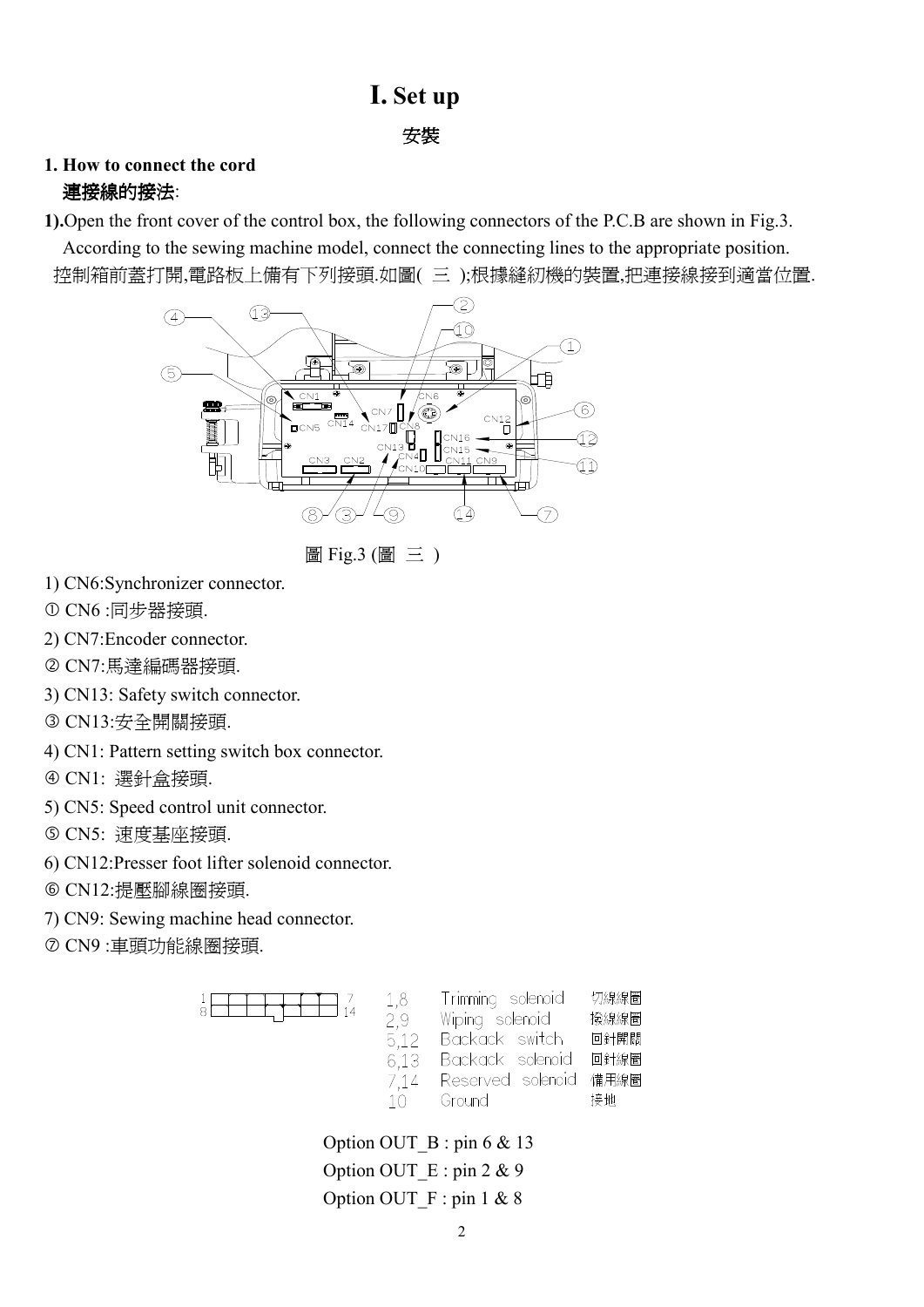8) CN2: Front cover counter (CO2) connector. CN2:前蓋 C02 接頭. 9) CN4: Material edge sensor connector. CN4:布端檢出器插頭. 10) CN8: Standing pedal operation connector. CN8:立式作業踏板接頭. Option IN A : pin 7 & 8 Option IN\_B : pin 9  $& 10$ Option IN  $C$  : pin 11 & 12 11) CN15:option B. CN15: option B 接頭. Option IN  $F : pin 2 & 7$ Option IN  $G : pin 3 & 7$ Option IN  $H : pin 5 & 7$ 12) CN16:option C. CN16: option C 接頭. Option IN\_D : pin 2 & 6 Option IN  $E : pin 3 & 6$ 13) CN17:option D. CN17: option D 接頭. 14) CN11:option A. CN11: option A 接頭. Option OUT\_A : pin 2 & 7 Option OUT  $C : \text{pin} 1 \& 6$ Option OUT\_D : pin 3 & 8

如圖(四)所示:

1) Power source line connector. 電源線接頭.

2) Motor power line connector. -馬達動力線接頭.



 **Fig.4** (圖 四)

**<sup>2).</sup>** See Fig.4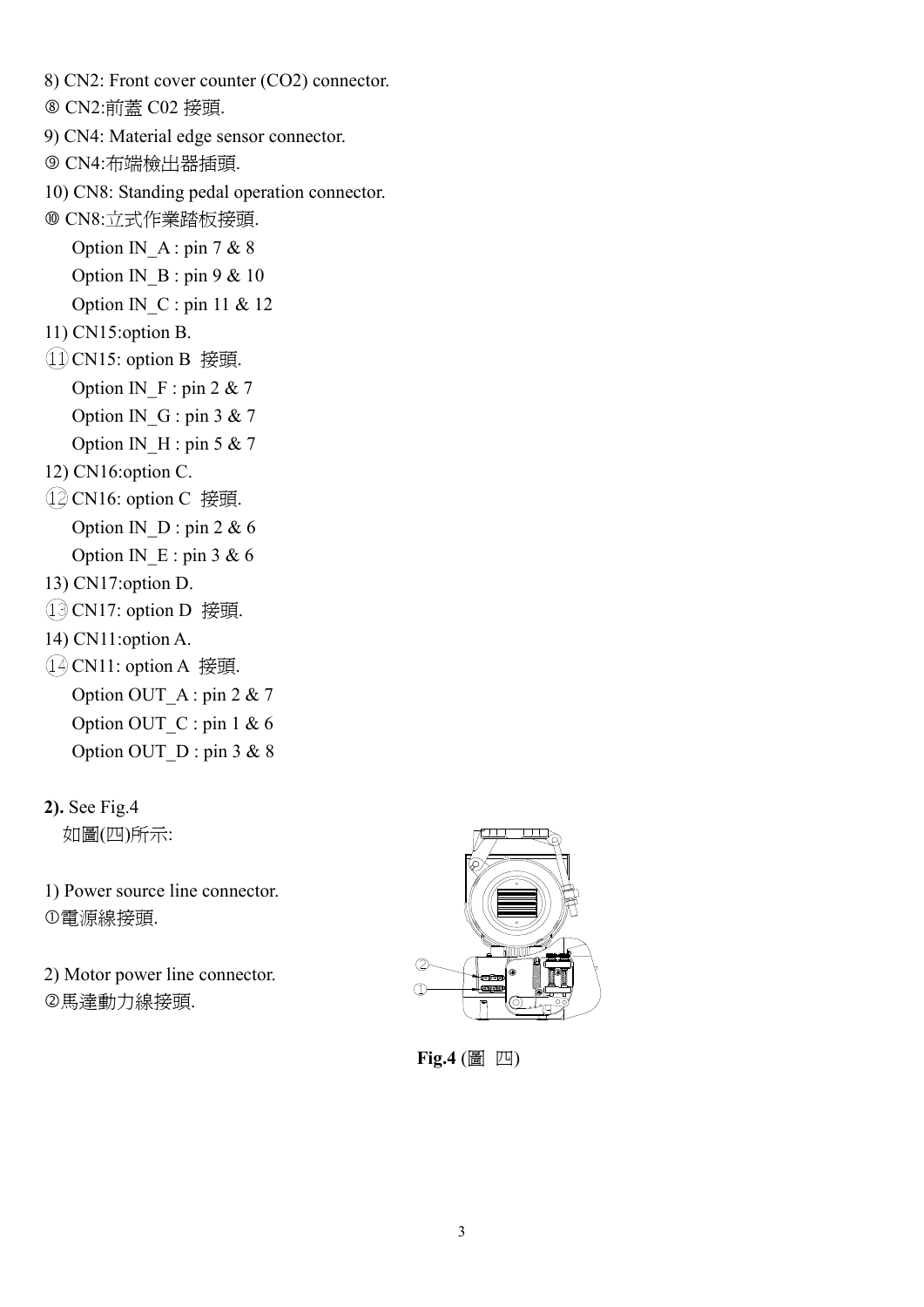## **II Operating way**

## 操作方法**:**

**1. For regular operations:**(Turning the power switch on without pressing any button) 一般操作**:**(不按任何鍵下 開機 )

The external VR let the user adjust freely the speed of the motor.

外部 VR 可供使用者自由調整控制馬達的操作速度.

Adjust speed intensity by turning clockwise direction through VR.

順時針方向旋轉 VR 可調快速度.



## **2 Speed unit adjustment**  速度基座調整

After replacement of speed unit, Adjust speed unit standard voltage following the below procedures. 更換速度基座之後,速度基座的中立位準必須依下列步驟重新調整.

Place the pedal sensor inner lever arm to the neutral position .

Loosen the hexagon screw (A) from the speed unit. Adjust the induction arm (B) so that LD1 from the main board turns on.

速度基座拉臂置於中立點.將速度基座上螺絲(A)轉鬆 ;調整搖臂位置(B)使主機板上 LD1 點亮.

-Tighten the hexagon screw (A).

-將螺絲(A)轉緊.

 $\circ$  If LD1 keeps on, thus adjustment is completed, otherwise repeat steps 1~2.

LD1 保持點亮,則調整完成;否則請重覆步驟. 1~2.

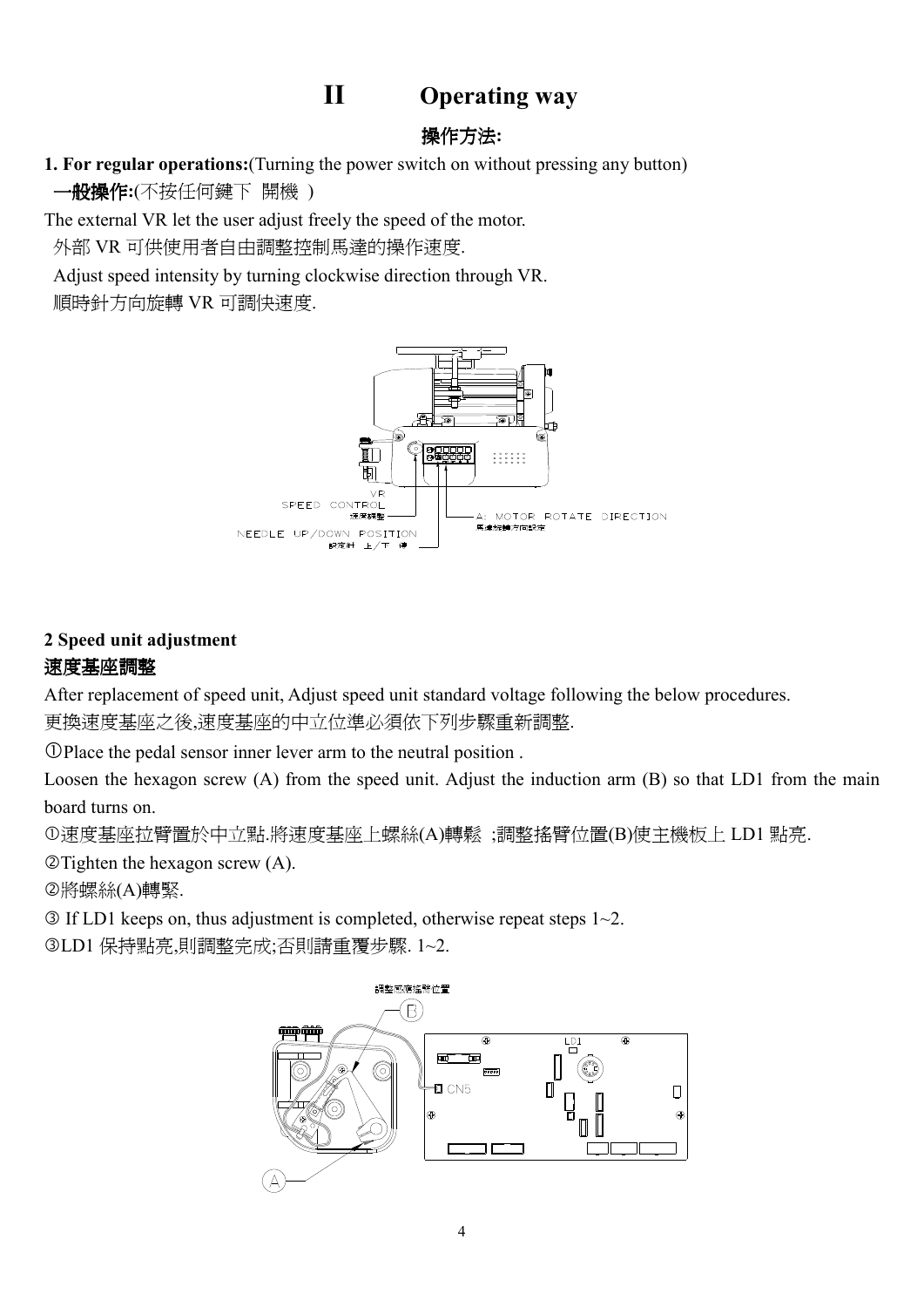## **III Error message indicator**

## 錯誤訊息顯示:

 When abnormal condition occurs, the error message will displayed as below figure. 當發生不正常狀況時, 顯示畫面會將檢測出的錯誤訊息顯示出來. 如圖所示:



## **Error message display:**

錯誤訊息顯示:

| <b>Error</b><br>Code | <b>Description of error detected</b>                                      | <b>Items to be checked</b>                                                                                                                      |
|----------------------|---------------------------------------------------------------------------|-------------------------------------------------------------------------------------------------------------------------------------------------|
| $Er-0$               | Over current                                                              | -Current is too high.                                                                                                                           |
| $Er-1$               | Synchronizer failure                                                      | -Synchronizer connector is loosen or line is broken.                                                                                            |
| $Er-2$               | Motor is not rotating                                                     | -Machine head is locked.<br>-Motor is locked.<br>-Motor power line or encoder line. is broken, or connector is<br>loosen.                       |
| $Er-3$               | Power failure                                                             | -Voltage is either too high or too low.<br>-Power phase error.<br>-Fuse (F2) is burned out.                                                     |
| $Er-4$               | Safety switch failure                                                     | -Failure in safety switch connection.<br>Safety switch failure<br>-Setting error for parameter No.35.                                           |
| $Er-5$               | Speed unit output failure                                                 | -Speed unit connector is loosen<br>-Speed unit is broken<br>Connecting rod installation is incorrect                                            |
| $Er-6$               | CPU error                                                                 | -Noise interference<br>(Ex. High frequency machine, welding machine)                                                                            |
| $Er-7$               | Material edge sensor function is-Parameter No.42 setting error<br>failed. | -Material edge sensor not properly adjusted<br>-Connector for material edge sensor is loosen<br>- Material not properly settled through machine |
| $Er-8$               | Setting speed<br>maximum speed.                                           | over the motor - Parameter No.1 setting value is too large<br>-Motor pulley diameter is too small<br>-Motor pulley ratio setting error          |
| $Er-9$               | Power transistor module is failed.                                        | -Power module overheated<br>-Short circuit or low voltage                                                                                       |

### 請依下表進行確認:

| 錯誤顯示   | 錯誤內容    | 確認項目                      |
|--------|---------|---------------------------|
| $Er-0$ | 過電流     | 電流太大<br>馬達線圈阻抗太小          |
| $Er-1$ | 同步器信號異常 | 同步器接頭鬆脫,斷線;<br>皮帶沒有傳動針車頭. |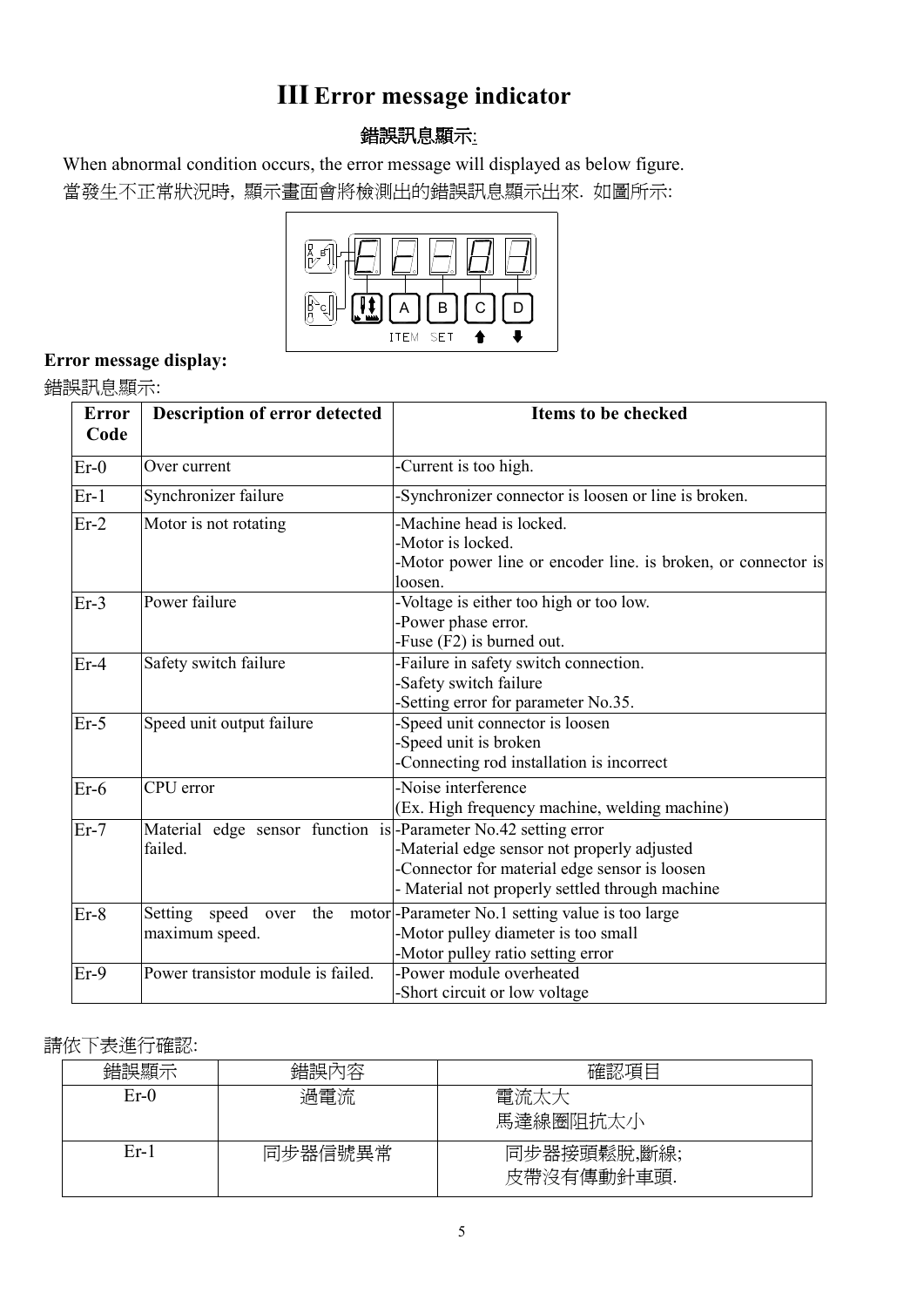| $Er-2$ | 馬達不動                | 針車頭鎖死<br>馬達鎖死<br>馬達接頭鬆脫(動力線與編碼器線)                          |
|--------|---------------------|------------------------------------------------------------|
| $Er-3$ | 電源異常                | 電壓太高,太低,欠相<br>保險絲(F2)燒斷.                                   |
| $Er-4$ | 安全開關異常              | 安全開關接點異常,<br>參數 NO.35 設定錯誤                                 |
| $Er-5$ | 速度基座輸出異常            | 速度基座接頭鬆脫<br>連接桿安裝不適當,<br>速度基座故障                            |
| $Er-6$ | 當機                  | 雜訊源干擾(高週波 ,電焊機)<br>EEPROM<br>故障                            |
| $Er-7$ | 布端檢出功能異常            | 參數 NO.42 設定錯誤<br>布端檢出器調整不良<br>布端檢出器連接線鬆脫,斷線<br>待車物料擺放位置不適當 |
| $Er-8$ | 最高轉速設定<br>超過馬達的最快速度 | 參數 NO.1 設定値太大<br>馬達皮帶輪尺寸太小<br>馬達皮帶輪比設定錯誤                   |
| $Er-9$ | 功率晶體模組故障            | 功率晶體模組過熱<br>短路低電壓                                          |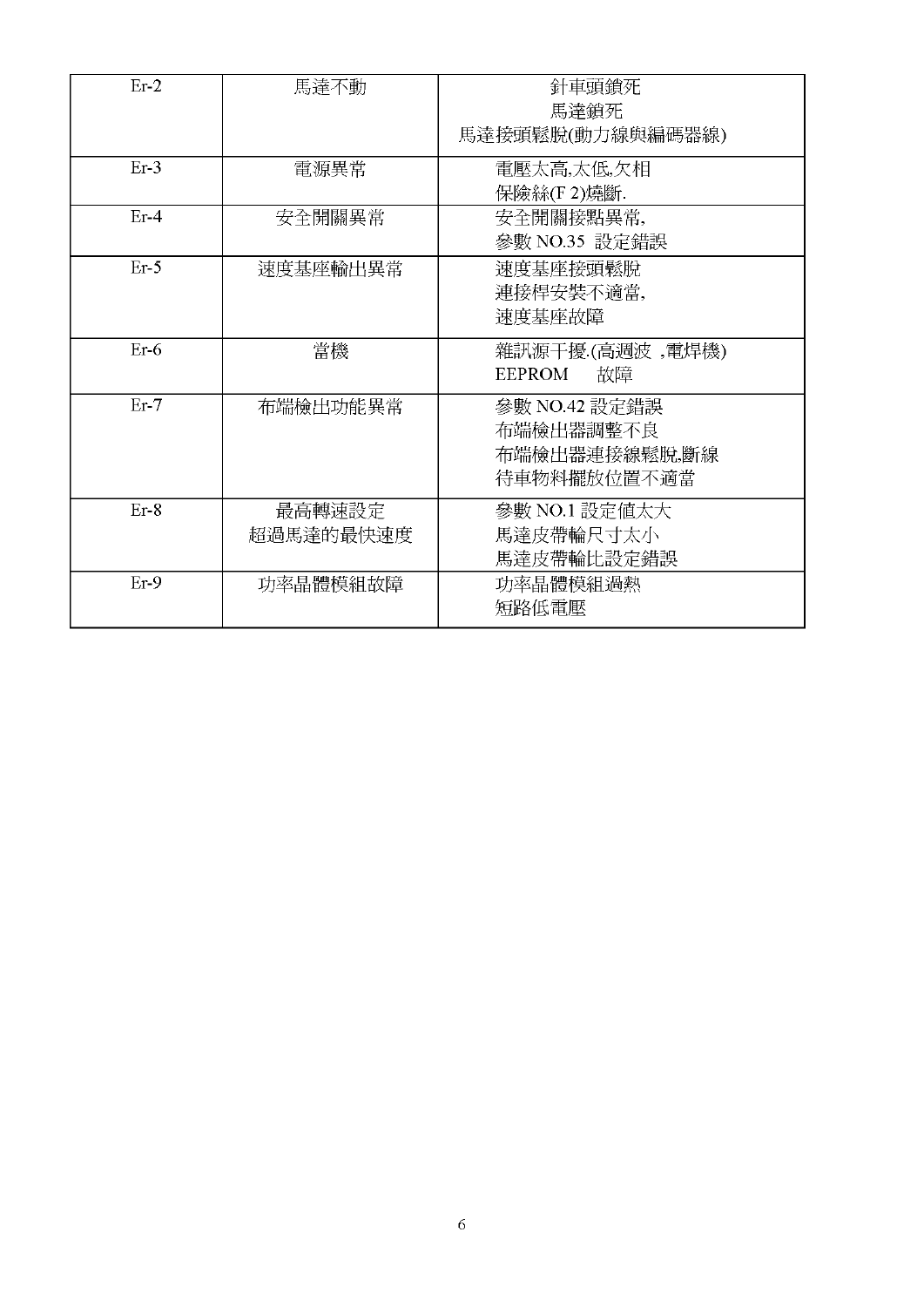## **IV** Setting way

設定方式

#### 1. Parameter setting:

#### 參數設定方式:

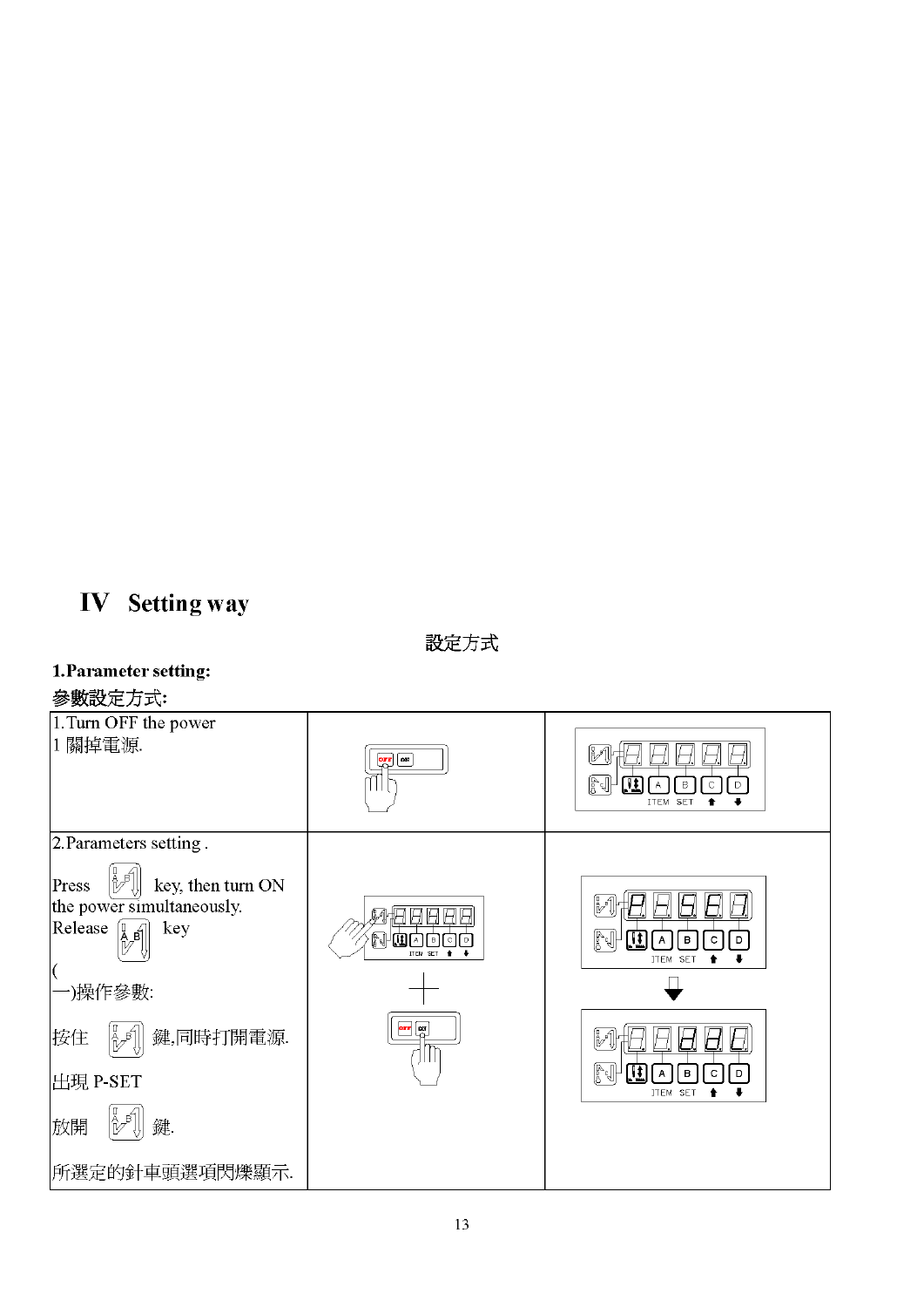| 3. If it is not displayed as shown<br>above, please repeat steps 1-2.<br>3.如果顯示畫面與上述不同,請<br>重覆步驟 1~2.                                                                                                                                                                                                                                                                                                                                                                          |                                                                        |                                                                                    |
|--------------------------------------------------------------------------------------------------------------------------------------------------------------------------------------------------------------------------------------------------------------------------------------------------------------------------------------------------------------------------------------------------------------------------------------------------------------------------------|------------------------------------------------------------------------|------------------------------------------------------------------------------------|
| 4.<br>4.1 Press<br>key, thus<br>parameters no. will be cycled<br>decreased.<br>鍵,則參數號碼<br>按<br>循環遞減.<br>4.2 Press ITEM key, thus<br>parameters no. will be cycled<br>increased.<br>按 ITEM 鍵,則參數號碼<br>循環遞增.                                                                                                                                                                                                                                                                     | ਿ√⊬∭Ω<br>$\vert A \vert$<br>Iв<br>$\mathsf C$<br>D<br>ITEM SET         | }`s  +<br>$\,$ B<br>C<br>D<br>ITEM SET<br>84<br>$\, {\sf B}$<br>C<br>D<br>ITEM SET |
| 5. Once the modifying parameter<br>has been found, press $\uparrow$ key, and<br>the relative parameter setting will<br>display accordingly<br>5 找到想要修改之參數號碼,按个<br>鍵,則顯示該號碼相對應之參數<br>値.                                                                                                                                                                                                                                                                                         | [Mari]}<br>ि सिमि सि भी क्<br>$\overline{c}$<br>$\sqrt{a}$<br>ITEM SET | D<br>C<br>B<br>ITEM SET                                                            |
| 6. Press $\uparrow$ key to increase<br>parameter value.<br>Press $\downarrow$ key to decrease parameter<br>value.<br>If you keep the key pressed, it<br>will be continuously changing for<br>new parameter values.<br>(Ex. If you want to change<br>parameter No.3 from 135 to 130.<br>Press $\downarrow$ key 5 times, and 130 will<br>be displayed on the screen.<br>6. 按个鍵增加參數値<br>按→鍵減少參數値<br>持續按住按鍵,連續更新參數值.<br>(例:要將參數 No.3 的值由 135 修<br>改爲130.操作方法爲按↓鍵5次,<br>使畫面顯示出 130) | <b>NINA</b><br>ITEM SET<br>按5次                                         | ဖြီး ငျိ<br>B<br>С<br>D<br>ITEM SET                                                |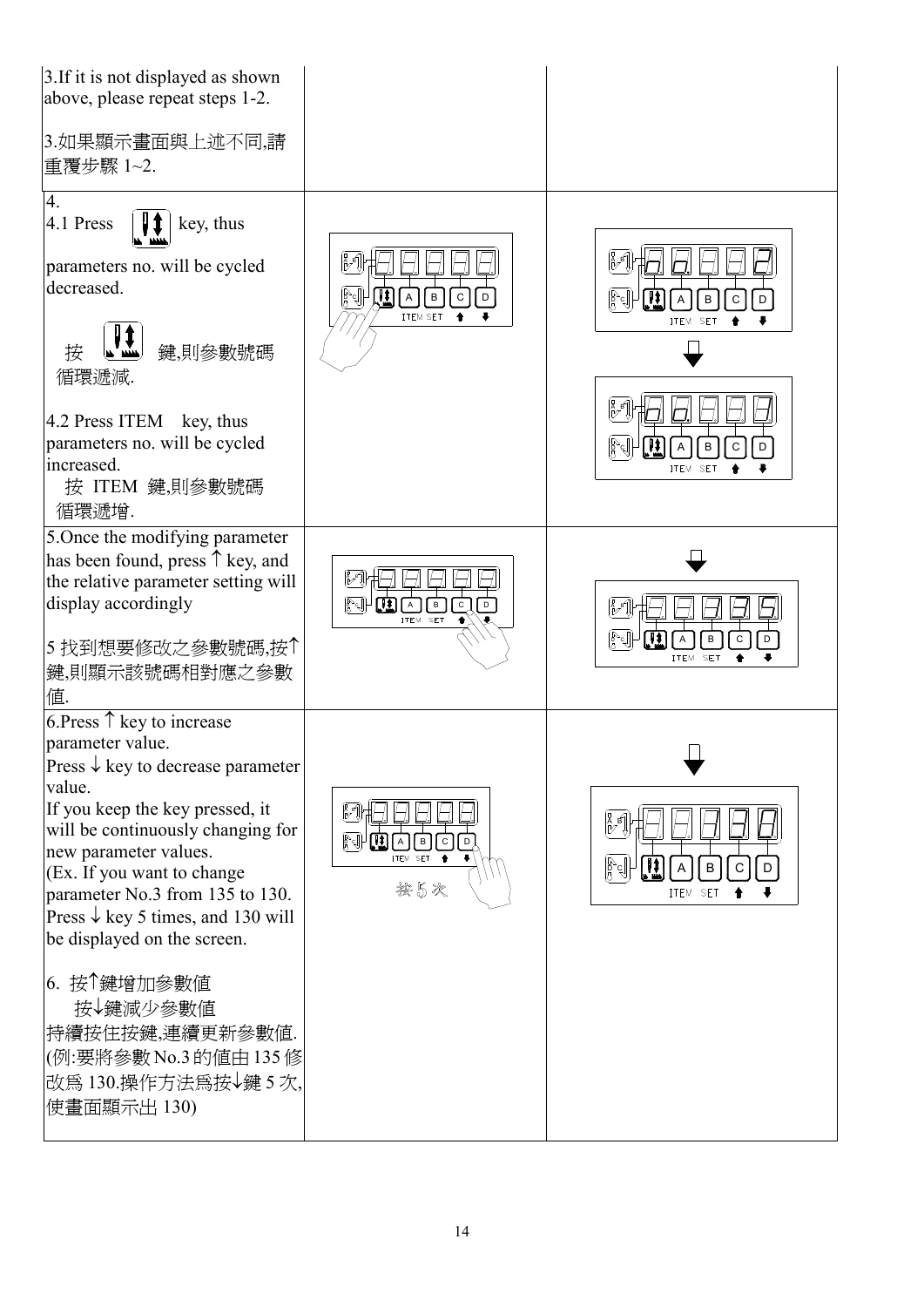

#### **2.Motor pulley ratio measurement :**  馬達皮帶輪比量測:

| <b>闷进火市粣儿里側</b> ・                                                                                                                                                                                       |                                                                                                            |                                                          |  |
|---------------------------------------------------------------------------------------------------------------------------------------------------------------------------------------------------------|------------------------------------------------------------------------------------------------------------|----------------------------------------------------------|--|
| 1. Turn OFF the power.<br>1.關掉電源.                                                                                                                                                                       | $\overline{\circ}$<br><b>OFF</b>                                                                           | B<br>C<br>D<br>ITEM SET                                  |  |
| $\overline{2}$ .<br>$\mathsf{C}$<br>key, then turn ON<br>Press<br>the power.<br>C<br>Release<br>key.<br>2.<br>按住<br>鍵,同時打開電源.<br>$\mathsf{C}$<br>畫面出現 TEST<br>С<br>放開<br>鍵.<br>畫面出現存在 EEPROM 中的<br>皮帶輪比 | ř<br>$\mathbb{N}$ lian<br>I c<br>I D<br>$\sqrt{B}$<br>ITEM SET<br>$\boxed{\text{off}}$ $\boxed{\text{on}}$ | Pol<br>B<br>D<br>ITEM SET<br>နု့မျ<br>B<br>D<br>ITEM SET |  |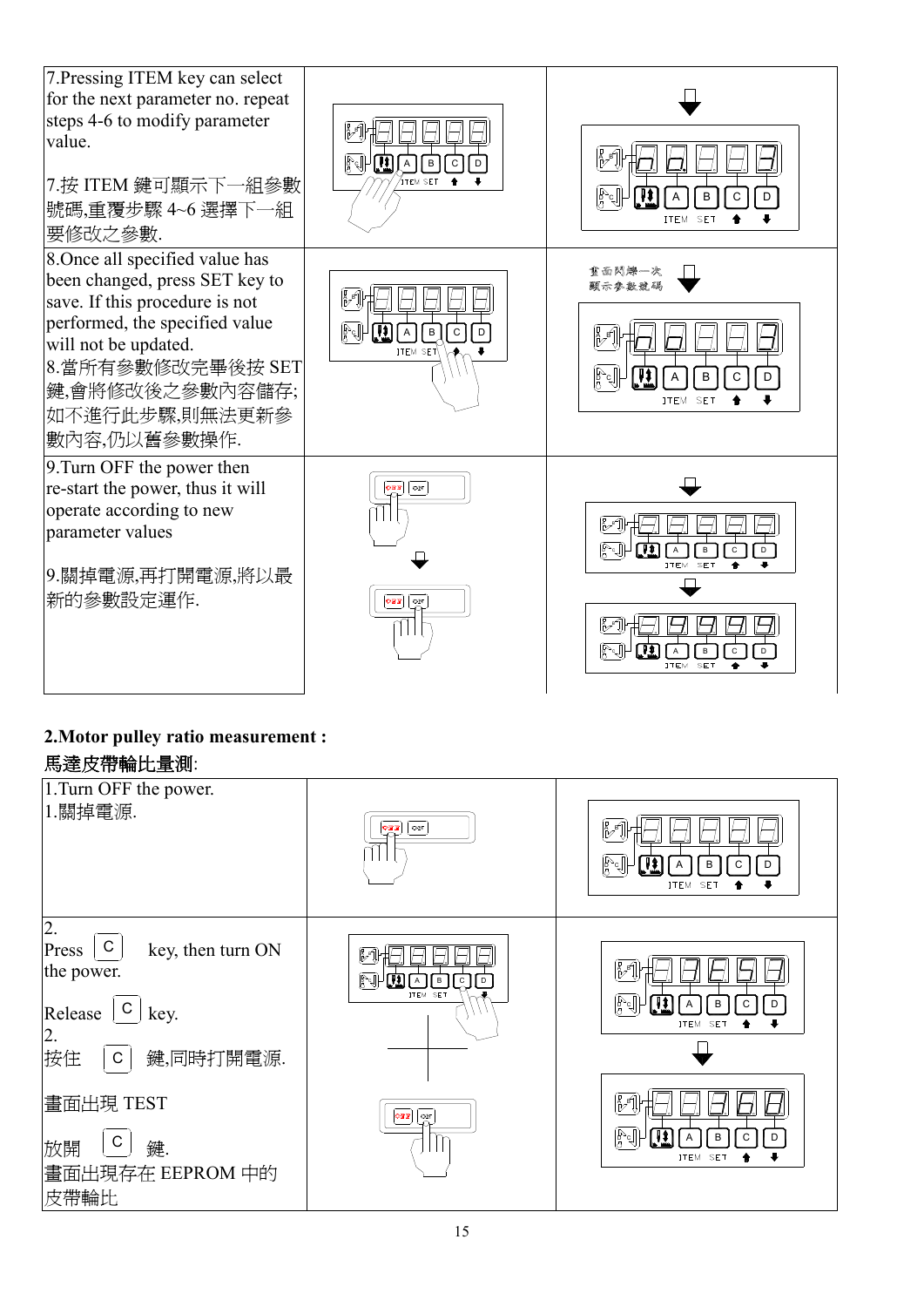| 3. If the display is not as shown<br>above, please repeat steps 1-2.<br>3.如果顯示畫面與上述不同,請重<br>覆步驟 1~2.                                                                                                                                                                                                                                                          |                                                          |                                                                                  |
|---------------------------------------------------------------------------------------------------------------------------------------------------------------------------------------------------------------------------------------------------------------------------------------------------------------------------------------------------------------|----------------------------------------------------------|----------------------------------------------------------------------------------|
| 4. If the pedal is forwardly<br>pressed, the motor will rotate 7<br>turns in positioning speed. After<br>the motor stop, the motor pulley<br>ratio will be displayed.<br>(Sewing machine 360°=motor?)<br>degrees). The step 4 can be<br>repeated to confirm.<br>4.踏板前踩一下,馬達以定位速度<br>運轉7圈馬達停止後,畫面會顯示<br>所量測的馬達皮帶輪尺寸比<br>(針車頭一圈 360 度=馬達?度)<br>可以重覆步驟 4,再進一步確認. |                                                          | र्दे हैं <br>B<br>$\mathsf D$<br>C<br>ITEM SET                                   |
| 5. Press SET key to save. If this                                                                                                                                                                                                                                                                                                                             |                                                          | 重面閃爍一次                                                                           |
| procedure is not performed, it will<br>remain as the old values.<br>5.按 SET 鍵,會將此一皮帶輪比<br>儲存;如不進行此步驟,則無法更<br>新內容.                                                                                                                                                                                                                                             | M<br><b>ALLET</b><br>Ιв<br>$\mathsf{c}$<br>D<br>ITEM SET | 贾示参数鼓码<br>四<br>(R-4)<br>A<br>$\overline{\mathsf{D}}$<br>$\mathsf B$<br>${\bf C}$ |

## **3.Select the machine type :**

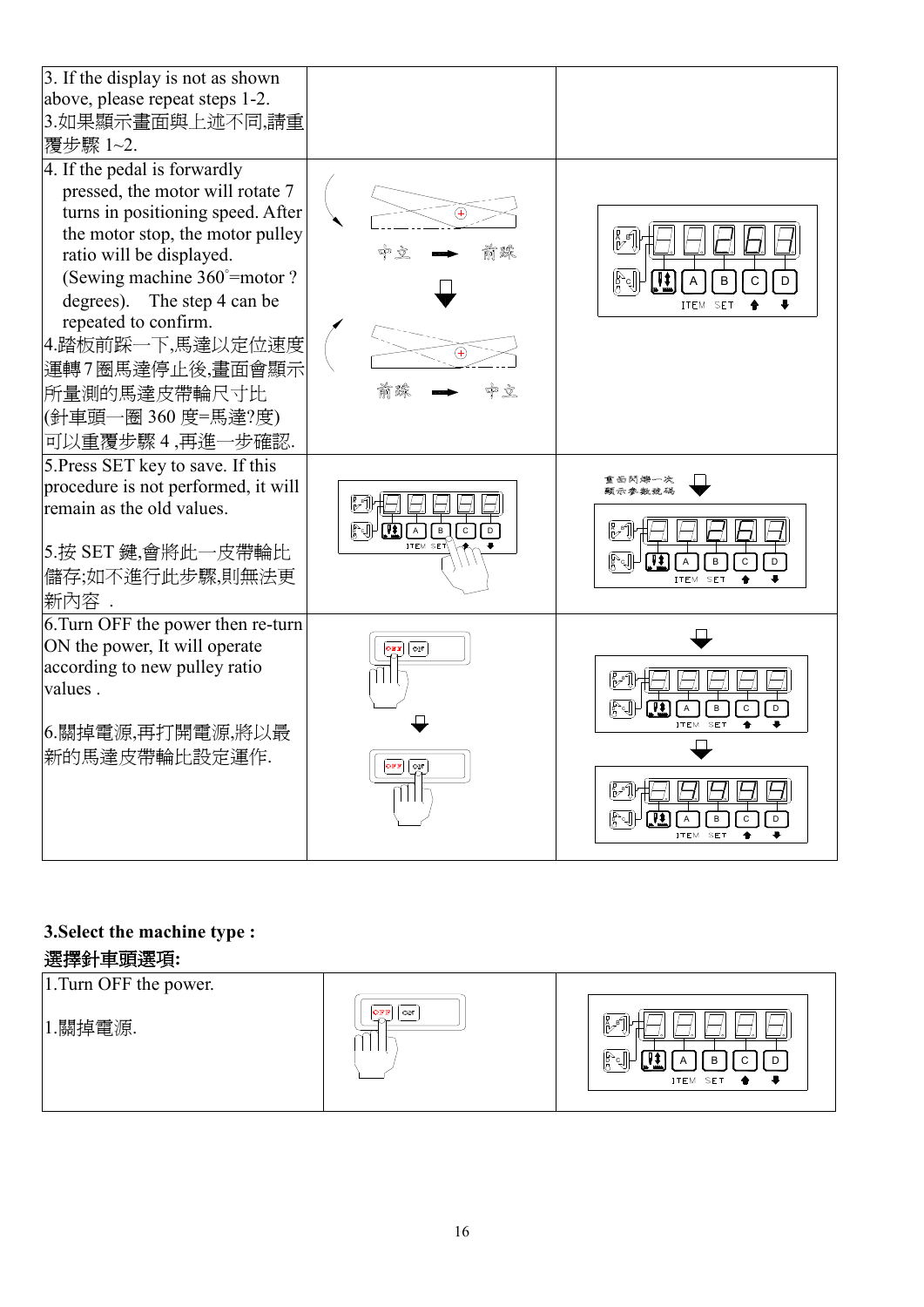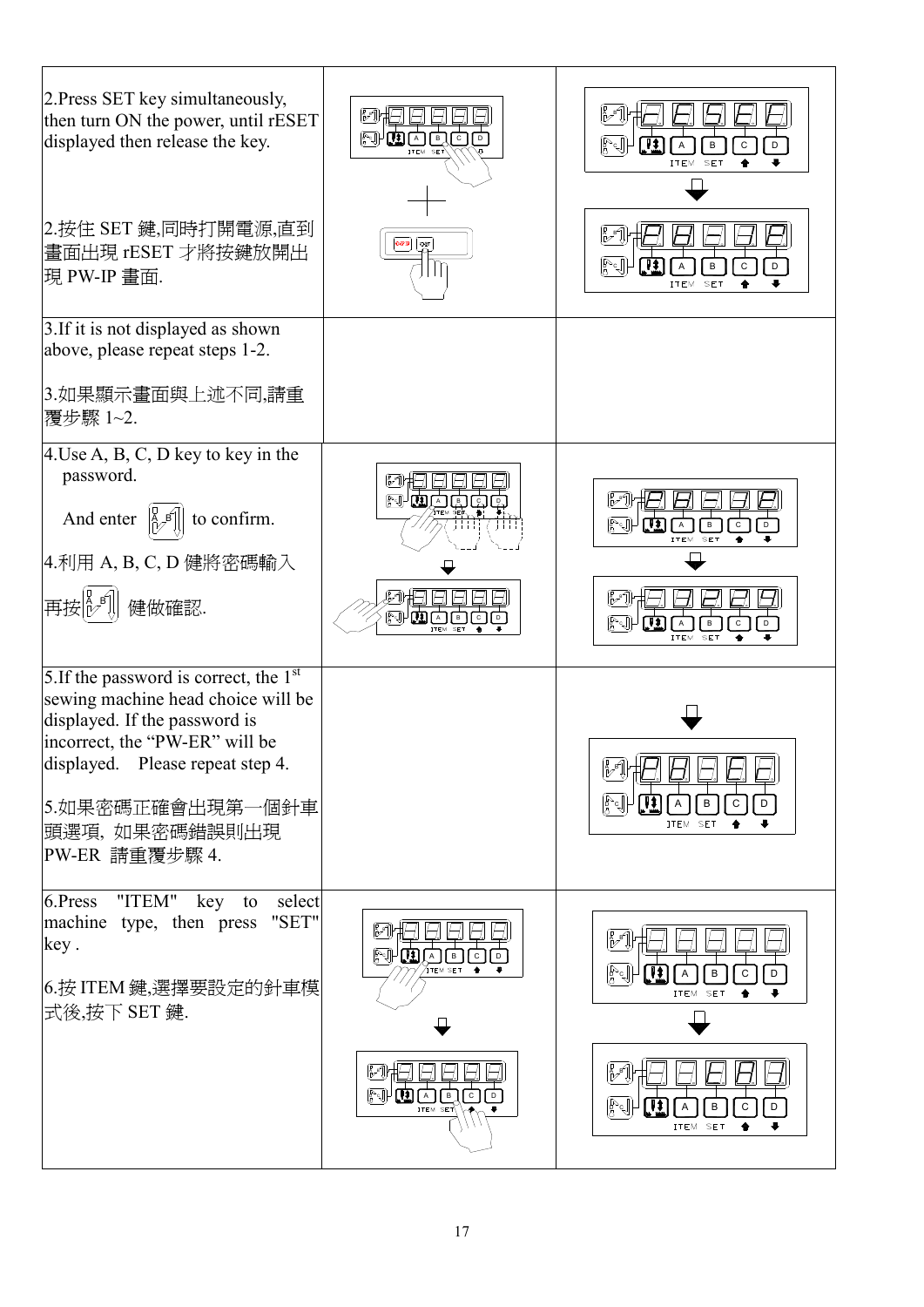

**4. Switch the counter screen**  計件畫面切換**:**

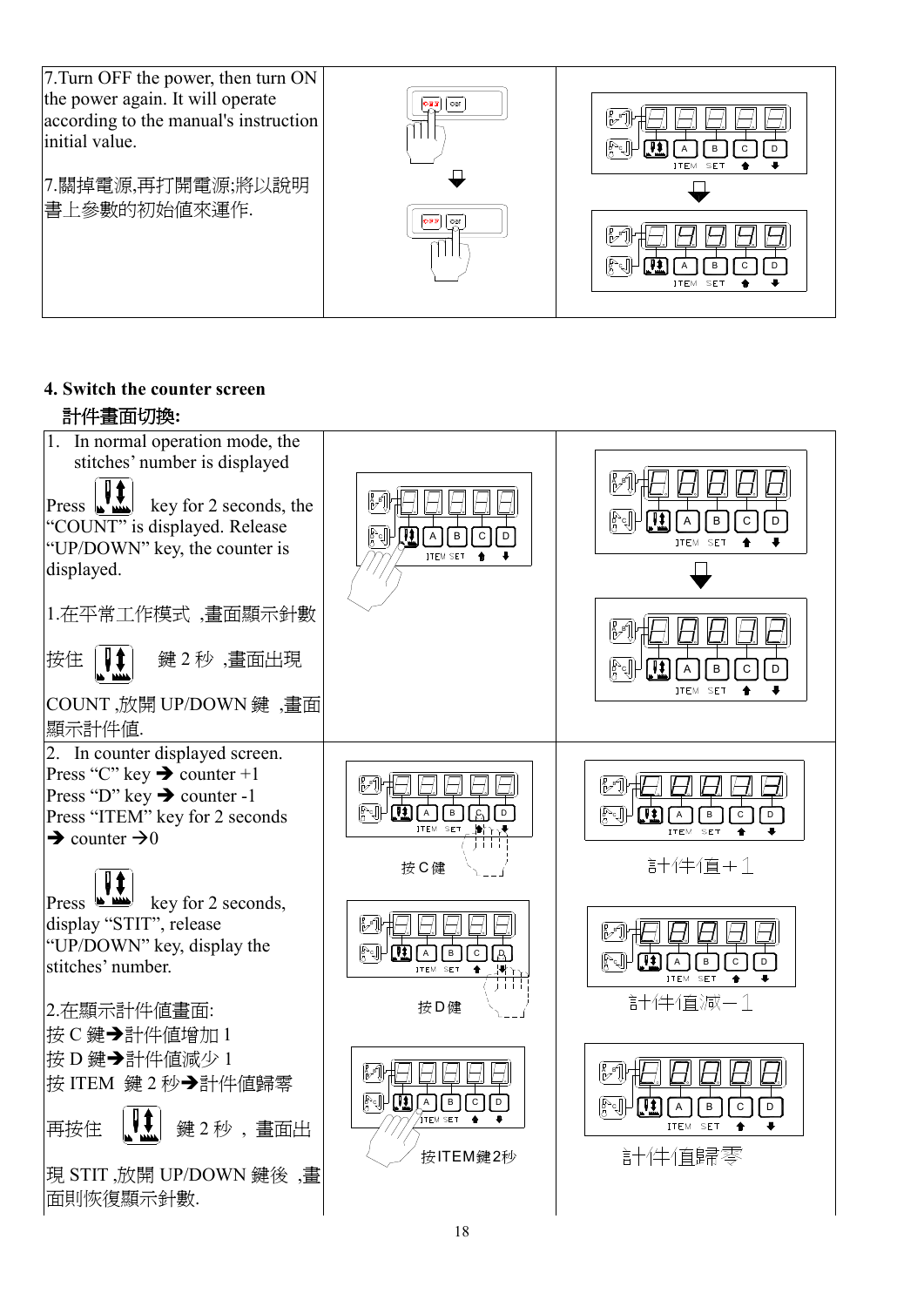| 3 Repeat above step, the screen will<br>be switched between the stitches'<br>number screen $&$ the counter value<br>screen. |  |
|-----------------------------------------------------------------------------------------------------------------------------|--|
| 3.重複上述步驟,可以在針數畫面<br> 與計件値畫面之間作切換.                                                                                           |  |

## **5.Historical error message display**

### 錯誤歷史顯示**:**

| 1. Turn OFF the power.<br> 1.關掉電源.                                                                                                                                                                                                                                                                                                     | $\overline{\mathbb{C}^{\tt rs}_\sim}$<br>ON                                     | $\blacksquare$<br>(}^{)<br>B<br>$\mathsf{C}$<br>$\mathsf D$<br>A<br><b>ITEM</b><br><b>SET</b>                                                                     |
|----------------------------------------------------------------------------------------------------------------------------------------------------------------------------------------------------------------------------------------------------------------------------------------------------------------------------------------|---------------------------------------------------------------------------------|-------------------------------------------------------------------------------------------------------------------------------------------------------------------|
| $\left[\begin{array}{c} \textsf{D} \end{array}\right]$<br>key, then turn ON the<br>$2.$ Press<br>power simultaneously and display<br>"ERROR"<br> 2 按住 │D│ <sub>鍵,</sub> 同時打開電源.<br>出現 ERROR<br>3. Release $\boxed{\square}$<br>key and display<br>recently error message.<br>n.<br> 3 放開<br>$\mathsf D$<br>鍵.<br>顯示畫面出現最近出現的錯誤訊<br>息代碼 | ဖြီး<br>N<br>$\text{I} \text{I} \text{I} \text{I}$<br>l c<br>ITEM SET<br>OFF ON | $\mathbb{R}^{\mathbb{P}}$<br>(0 %)<br>IJ<br>B<br>Α<br>D<br>C<br>ITEM SET<br>$\mathbb{R}^{\mathbb{R}}$<br>(6세<br>$\mathbf{u}$<br>D<br>Α<br>B<br>С<br>ITEM SET<br>≖ |
| 4 Press "ITEM" key to cyclic<br>display recent 6 error messages.<br>4 按 ITEM 鍵最近所發生的 6 個<br> 錯誤 error 循環顯示.                                                                                                                                                                                                                            | ∦∛<br>$\mathbb{F}_{3}^{3}$<br>'uado<br>$\overline{I}$<br>ÍTEM SET<br>按ITEM鍵     |                                                                                                                                                                   |

## **6.Pedal sensor neutral point setting mode**  速度基座中立點設定模式**:**

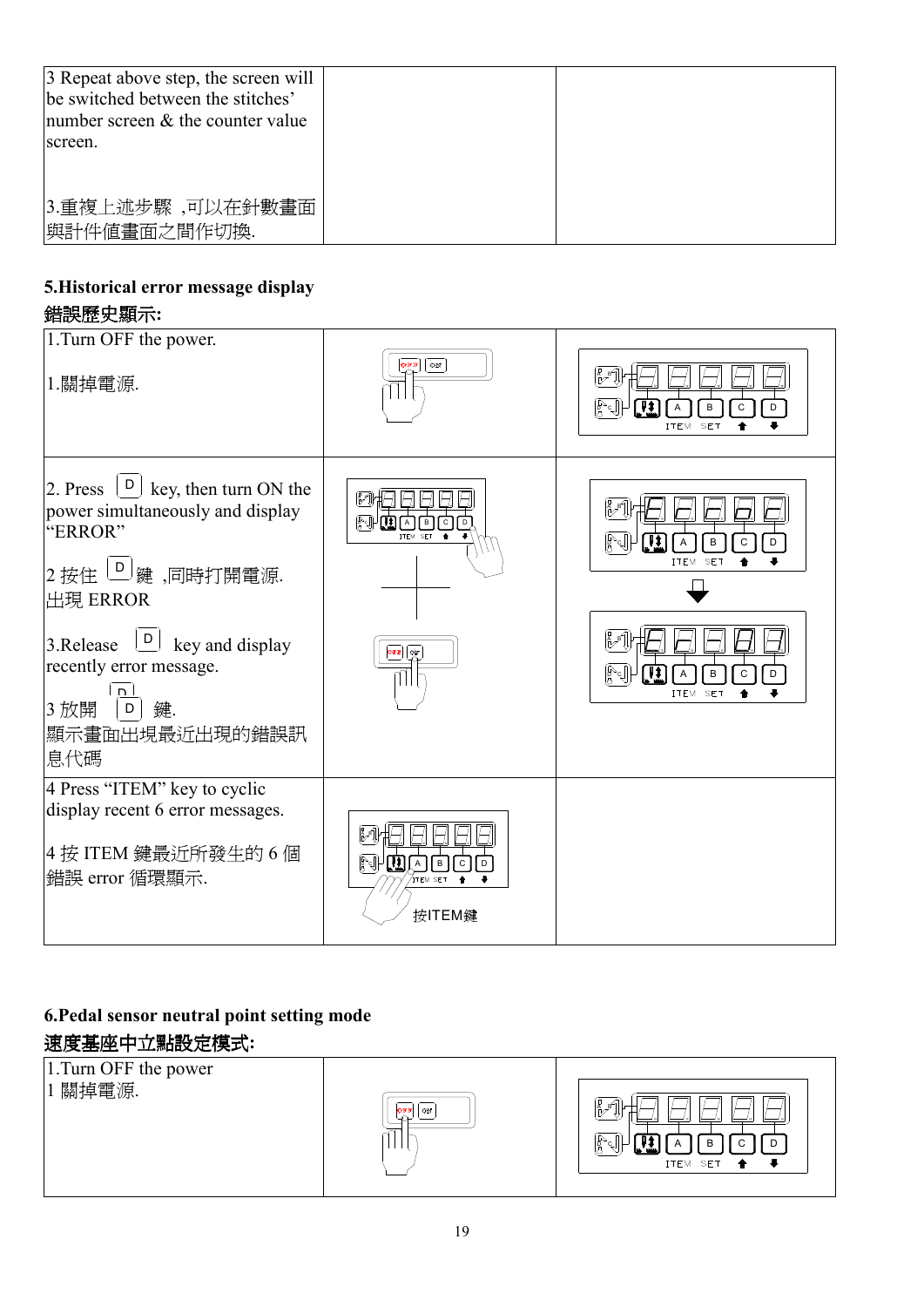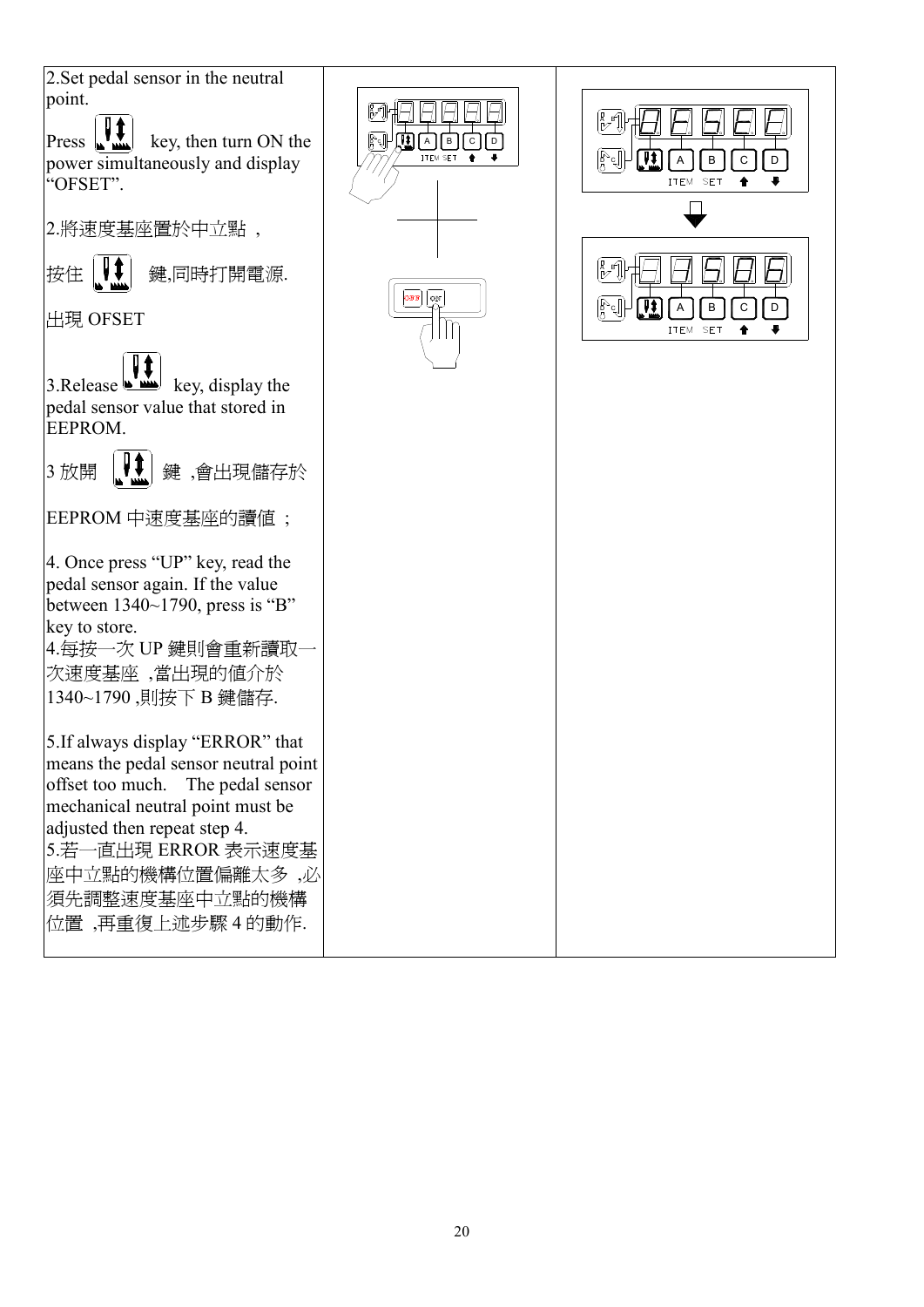## **SV-250 (SV-260) Control box parameter list:**

## **SV-250(SV-260)** 參數一覽表

**Press A B** then turn ON the power 按住  $A|B|$ 後 開電源

| N <sub>0</sub>          | <b>Item</b>                                                                      | Range                                                                                                                                                                                                                                                                                   |
|-------------------------|----------------------------------------------------------------------------------|-----------------------------------------------------------------------------------------------------------------------------------------------------------------------------------------------------------------------------------------------------------------------------------------|
| 項目                      | 內容                                                                               | 範圍                                                                                                                                                                                                                                                                                      |
| $\mathbf{1}$            | Sewing machine maximum speed<br>針車最高速度                                           | $200$ spm $\sim 8000$ spm                                                                                                                                                                                                                                                               |
| $\overline{2}$          | Sewing machine medium speed<br>針車中速                                              | $200$ spm $\sim 8000$ spm                                                                                                                                                                                                                                                               |
| $\mathbf{3}$            | Sewing machine positioning speed<br>針車定位速度                                       | $100$ spm $\sim 250$ spm                                                                                                                                                                                                                                                                |
| $\overline{\mathbf{4}}$ | Sewing machine trimming speed<br>針車切線速度                                          | $100$ spm $\sim 250$ spm                                                                                                                                                                                                                                                                |
| 5                       | The speed of start auto back tack<br>開始自動倒縫速度                                    | $500$ spm $\sim 2500$ spm                                                                                                                                                                                                                                                               |
| 6                       | Soft start speed<br>慢速啓動速度                                                       | $250$ spm $\sim 2000$ spm                                                                                                                                                                                                                                                               |
| $\overline{7}$          | Soft start stitches<br>慢速啓動針數                                                    | $0 \sim 19$ stitches                                                                                                                                                                                                                                                                    |
| 8                       | Condensed sewing speed / End auto back tack<br>speed<br>密縫速度 / 結束自動倒縫速度          | $500 \sim 2500$ spm                                                                                                                                                                                                                                                                     |
| 9                       | End condensed stitches' number<br>結束密縫針數                                         | $0 \sim 99$ stitches                                                                                                                                                                                                                                                                    |
| 10                      | Stitches' number that between condensed sewing<br>and trimming<br>密縫結束後切線執行前車縫針數 | $0 \sim 19$ stitches                                                                                                                                                                                                                                                                    |
| 11                      | Foot lifter type<br>壓腳型式                                                         | SOL: Solenoid type<br>線圈式<br>AIR: Pneumatic type (Output voltage is 24V,<br>without 60 seconds protection function)<br>汽閥式(輸出電壓固定為 24V, 沒有 60秒<br>保護功能)<br>SOL2: Solenoid type(chopping duty control)<br>線圈式(使用斬波控制)<br>AIR2 : Pneumatic type(chopping duty control)<br>汽閥式(24V 使用斬波控制) |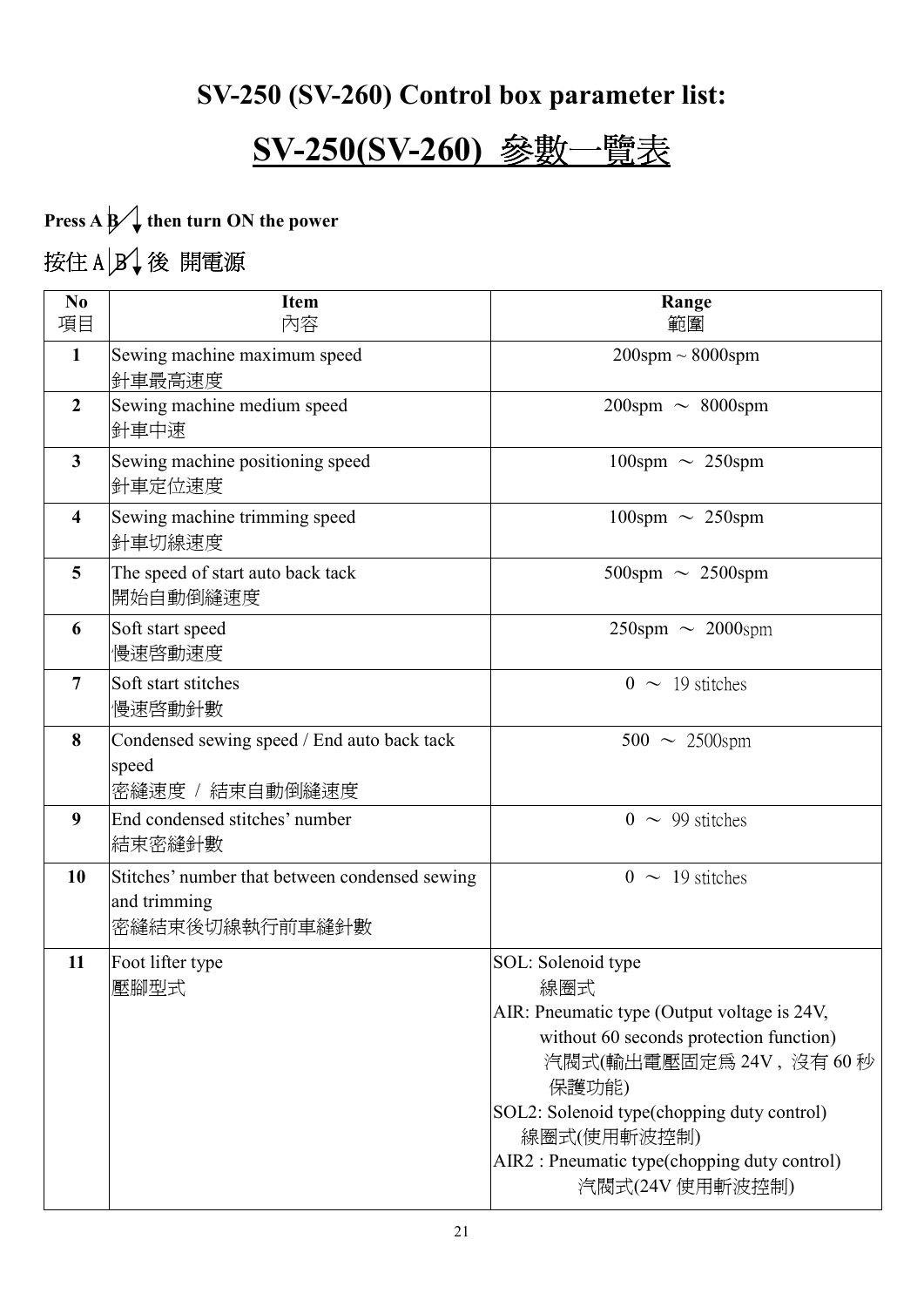| 12 | Foot lifter control mode                     | PFL: Pedal controls foot lifter. (PFL)                           |
|----|----------------------------------------------|------------------------------------------------------------------|
|    | 壓腳控制模式                                       | 踏板控制壓腳 (PFL)                                                     |
|    |                                              | TAFL: PFL & auto foot lifts after trimming                       |
|    |                                              | PFL & 切完線後自動抬壓腳                                                  |
|    |                                              | AFL: Auto foot lifting after needle positioning                  |
|    |                                              | 馬達定位停自動壓腳                                                        |
|    |                                              | TFL: Pedal controls foot lifter after trimming                   |
|    |                                              | 切完線後才可以踏板控制抬壓腳                                                   |
|    |                                              | SFL: Auto foot lifting (Material edge sensor as                  |
|    |                                              | output control)                                                  |
|    |                                              | 自動壓腳(布端檢出器控制輸出)<br>AFL2: Auto foot lifting after trimming. (It's |
|    |                                              | effective even pedal forward)                                    |
|    |                                              | 切完線後自動抬壓腳(踏板保持前踩狀態時仍                                             |
|    |                                              | 有效)                                                              |
| 13 | Delay time after foot lifter is down         | $100 \sim 2500 \text{ ms}$                                       |
|    | 壓腳放下後延遲時間                                    |                                                                  |
| 14 | Confirming time for foot lifter acting level | $10 \sim 1000 \text{ ms}$                                        |
|    | 壓腳動作準位確認時間                                   |                                                                  |
| 15 | Foot lifter duty<br>壓腳 DUTY                  | $0 \sim 99\%$                                                    |
|    |                                              |                                                                  |
| 16 | Foot lifter full duty output time            | $100 \sim 1000$ ms                                               |
|    | 壓腳 FULL DUTY 輸出時間                            |                                                                  |
| 17 | Thread trimming mode                         | OFF : No thread trimming                                         |
|    | 切線模式                                         | 無切線                                                              |
| 17 | Thread trimming mode                         | LOCK : lockstitch machine thread trimming                        |
|    | 切線模式                                         | 平車切線                                                             |
|    |                                              | $LU2: LU2220$ thread trimming                                    |
|    |                                              | LU2220 切線                                                        |
|    |                                              | LU1: LU1520 thread trimming                                      |
|    |                                              | LU1520 切線                                                        |
|    |                                              | LU : Other LU machine thread trimming                            |
|    |                                              | 其他 LU 機型切線<br>US639: US63900 special thread trimming             |
|    |                                              | US63900 特殊切線                                                     |
|    |                                              | UT : Needle up trimming                                          |
|    |                                              | 上停切線(切刀式)                                                        |
|    |                                              | AIR : Needle up trimming (AIR BLOW)                              |
|    |                                              | 上停切線 (吹氣式)                                                       |
|    |                                              | UT2 : Needle down trimming (trimming $&$ wiping                  |
|    |                                              | together)                                                        |
|    |                                              | 上停切線( 切線與撥線一起動作 )                                                |
| 18 | Thread trimming delaying time                | $0 \sim 200 \text{ ms}$                                          |
|    | 切線延遲時間                                       |                                                                  |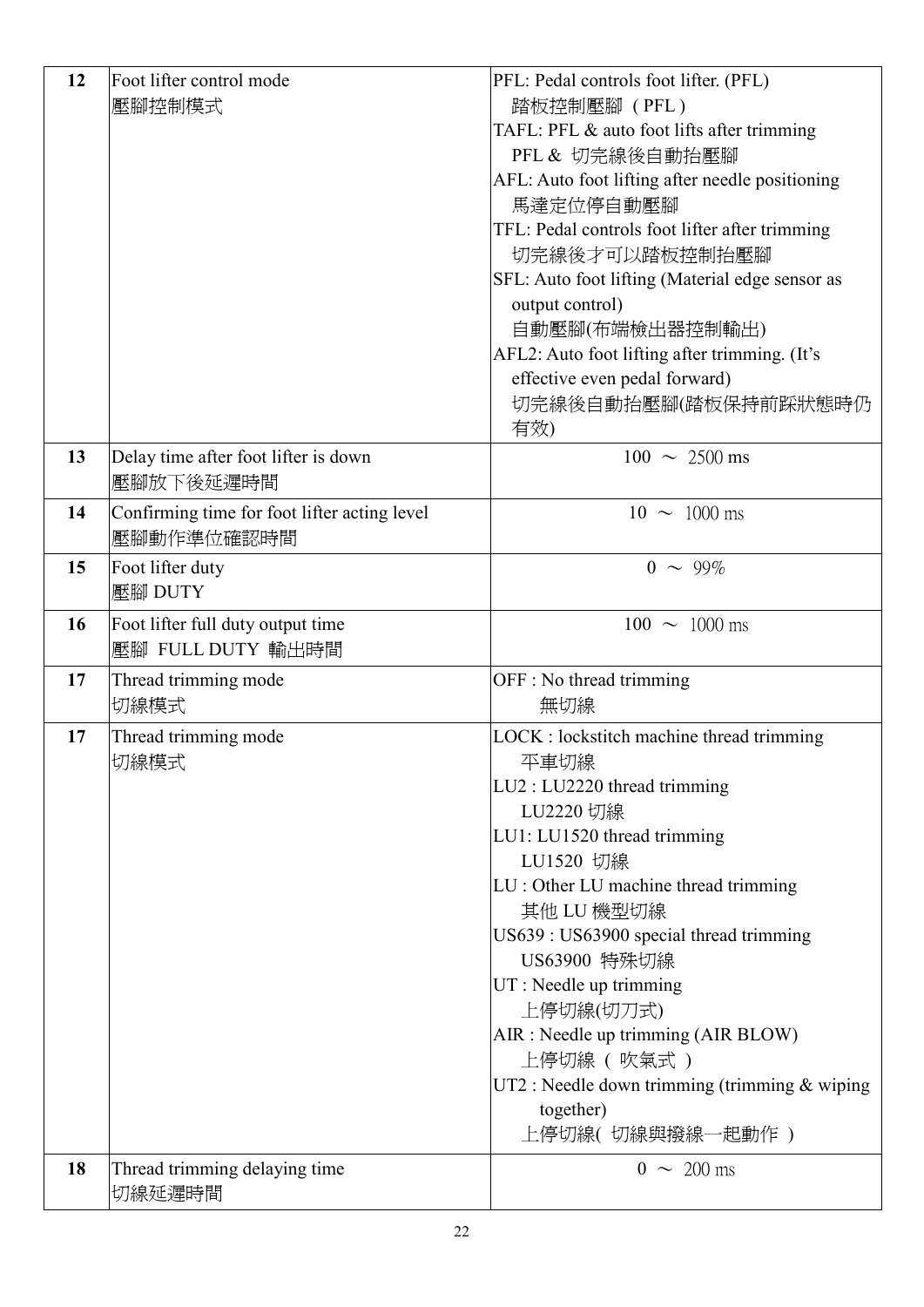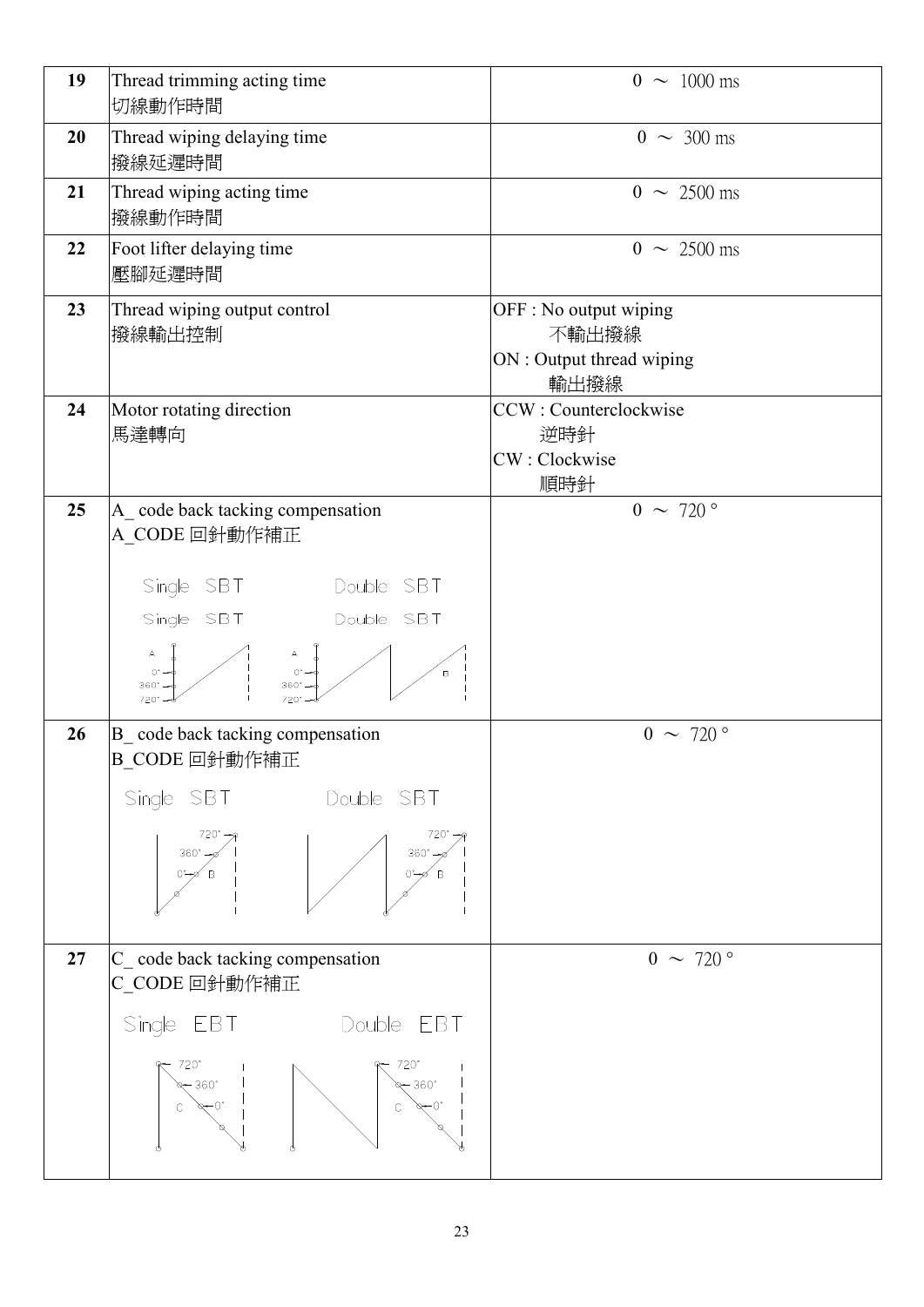| 28 | The curve slope of pedal stroke vs. motor rotating | $0 \sim 4$                                         |
|----|----------------------------------------------------|----------------------------------------------------|
|    | speed                                              | Bigger value means smaller curve slope             |
|    | 踏板行程對應馬達速度曲線                                       | 數值越大斜率越小                                           |
| 29 | Accelerating slope                                 | $1 \sim 8$                                         |
|    | 加速曲線                                               | Bigger value means slowly accelerating             |
|    |                                                    | 數值越大加速越慢                                           |
| 30 | The pedal stroke adjustment for motor start        | $50 \sim 90$                                       |
|    | rotating                                           | (Pedal neutral reference point = 40, LD1 lighting) |
|    | 馬達開始轉動的踏板行程調整                                      | (中立點參考值 = 40, LD1 點亮)                              |
| 31 | Pedal stroke adjusts for motor start accelerating  | $70 \sim 110$                                      |
|    | 馬達開始加速的踏板行程調整                                      |                                                    |
|    |                                                    | $20 \sim 35$                                       |
| 32 | Pedal stroke adjusts for foot lifter start acting  |                                                    |
|    | 壓腳開始動作的踏板行程調整                                      |                                                    |
| 33 | Pedal stroke adjusts for start thread trimming     | $3 \sim 30$                                        |
|    | 切線開始動作的踏板行程調整                                      |                                                    |
| 34 | Standing type pedal operating choice               | OFF : Normal operation of speed pedal unit         |
|    | 立式作業選擇                                             | 速度基座正常操作                                           |
|    |                                                    | PK70 : For JUKI standing operation PK70 type, the  |
|    |                                                    | speed is variable                                  |
|    |                                                    | 配合 JUKI 立式作業 PK70,速度可變                             |
|    |                                                    | PKSW : Standing pedal operation, the speed is      |
|    |                                                    | fixed (low speed $&$ high speed)                   |
|    |                                                    | 立式作業,速度固定(低速&高速)                                   |
|    |                                                    | PK71 : Speed pedal unit normal control and with    |
|    |                                                    | foot lifting switch & thread trimming switch       |
|    |                                                    | function                                           |
|    |                                                    | 速度基座正常操作,另外有壓腳開關及切線開                               |
|    |                                                    | 關的功能                                               |
| 35 | Safety switch type                                 | N.O : Normal open switch                           |
|    | 安全開關型式                                             | 常開接點                                               |
|    |                                                    | N.C : Normal close switch                          |
|    |                                                    | 常閉接點                                               |
| 36 | In auto test mode, motor running time adjustment   | $2000 \sim 8000$ ms                                |
|    | 自動測試模式下,馬達運轉時間調整                                   |                                                    |
| 37 | In auto test mode, motor stopping time adjustment  | $2000 \sim 8000$ ms                                |
|    | 自動測試模式下,馬達停止時間調整                                   |                                                    |
| 38 | Back tacking switch function                       | BTSW : Control back tacking solenoid               |
|    | 回針按鍵功能                                             | 控制回針線圈                                             |
|    |                                                    | NDUP : Control back tacking solenoid when motor    |
|    |                                                    | runs, and as needle up switch when motor stops     |
|    |                                                    | 運轉中控制回針線圈,靜止時提針至上停                                 |
|    |                                                    |                                                    |
|    |                                                    |                                                    |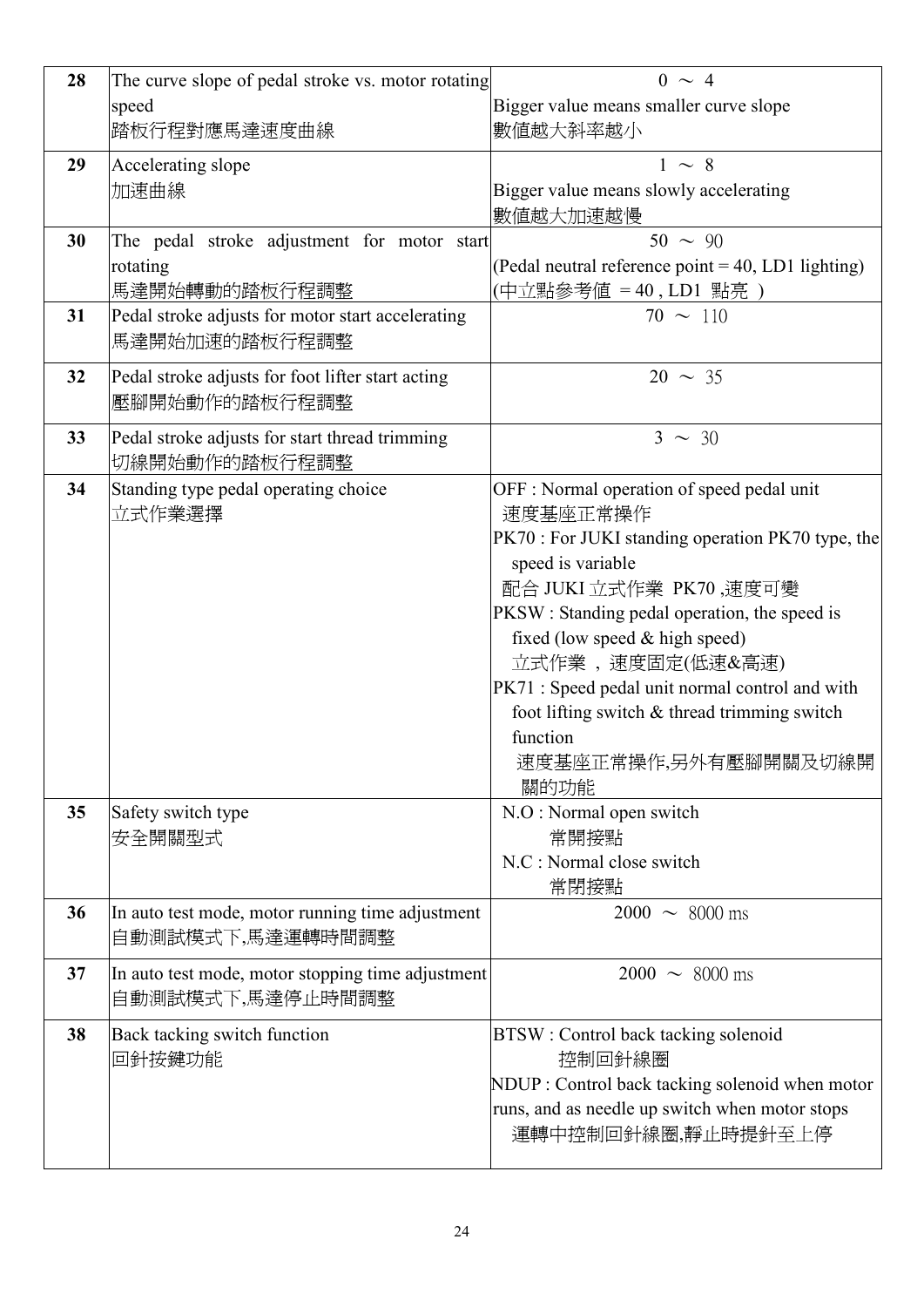| 38 | Back tacking switch function                                         | DSIN : Control back tacking solenoid when motor      |
|----|----------------------------------------------------------------------|------------------------------------------------------|
|    | 回針按鍵功能                                                               | runs, non-continuously inching during motor stops    |
|    |                                                                      | 運轉中控制回針線圈,靜止時不連續補針                                   |
|    |                                                                      | CNIN : Control back tacking solenoid when motor      |
|    |                                                                      | runs, continuously inching during motor stops        |
|    |                                                                      | 運轉中控制回針線圈,靜止時連續補針                                    |
|    |                                                                      | RFS : Reverse feed stitching function is effective   |
|    |                                                                      | during sewing                                        |
|    |                                                                      | 途中倒縫功能 (車縫中有效)                                       |
|    |                                                                      | RFSS : Reverse feed stitching function is effective  |
|    |                                                                      | both during sewing and stopping                      |
|    |                                                                      | 途中倒縫功能(車縫中&停止時均有效)                                   |
|    |                                                                      | SHOT: Control back tacking solenoid, No.74           |
|    |                                                                      | decide the output pulse width.                       |
|    |                                                                      | 控制回針線圈,輸出脈波寬度由 NO.74 決定                              |
|    |                                                                      | UPBT : Control back tacking solenoid, it is          |
|    |                                                                      | effective only in needle up position                 |
|    |                                                                      | 控制回針線圈,只在上停位置有效                                      |
|    |                                                                      |                                                      |
| 39 | Stitches' number in reverse feed stitching                           | $0 \sim 19$ stitches                                 |
|    | 途中倒縫針數                                                               |                                                      |
| 40 | Trimming function in the reverse feed stitching                      | OFF : No thread trimming function                    |
|    | 途中倒縫切線功能                                                             | 不切線                                                  |
|    |                                                                      | : Execute auto thread trimming after reverse<br>ON   |
|    |                                                                      | feed stitching.                                      |
|    |                                                                      | 途中倒縫針數結束後,進行自動切線                                     |
| 41 | Execute auto thread trimming after end fixed OFF : No such function. |                                                      |
|    | stitches' number sewing process                                      | 無功能                                                  |
|    | 固定針數縫製工程結束後,自動切線功能                                                   | ON: With the function                                |
|    |                                                                      | 有此功能                                                 |
| 42 | Material edge sensor function                                        | OFF : No such function.                              |
|    | 布端檢出器功能                                                              | 無功能                                                  |
|    |                                                                      | ON: With the function                                |
|    |                                                                      | 有此功能                                                 |
| 43 | Step-1 for material edge sensor stitches' number                     | $0 \sim 250$ stitches                                |
|    | 第一段布端檢出器針數                                                           |                                                      |
| 44 | Use material edge sensor to process trimming $0$ : No such function. |                                                      |
|    | function                                                             | 無功能                                                  |
|    | 利用布端檢出器進行切線功能                                                        | 1 : Auto trimming after execute the step-1 stitches. |
|    |                                                                      | 執行完第一段布端檢出器針數,自動接著做切線                                |
|    |                                                                      | 2 : Auto trimming after execute the step-2 stitches. |
|    |                                                                      | 執行完第二段布端檢出器針數,自動接著做切線                                |
|    |                                                                      | 3 : Auto trimming after execute the step-3 stitches. |
|    |                                                                      | 執行完第三段布端檢出器針數,自動接著做切線                                |
|    |                                                                      | 4 : Auto trimming after execute the step-4 stitches. |
|    |                                                                      | 執行完第四段布端檢出器針數,自動接著做切線                                |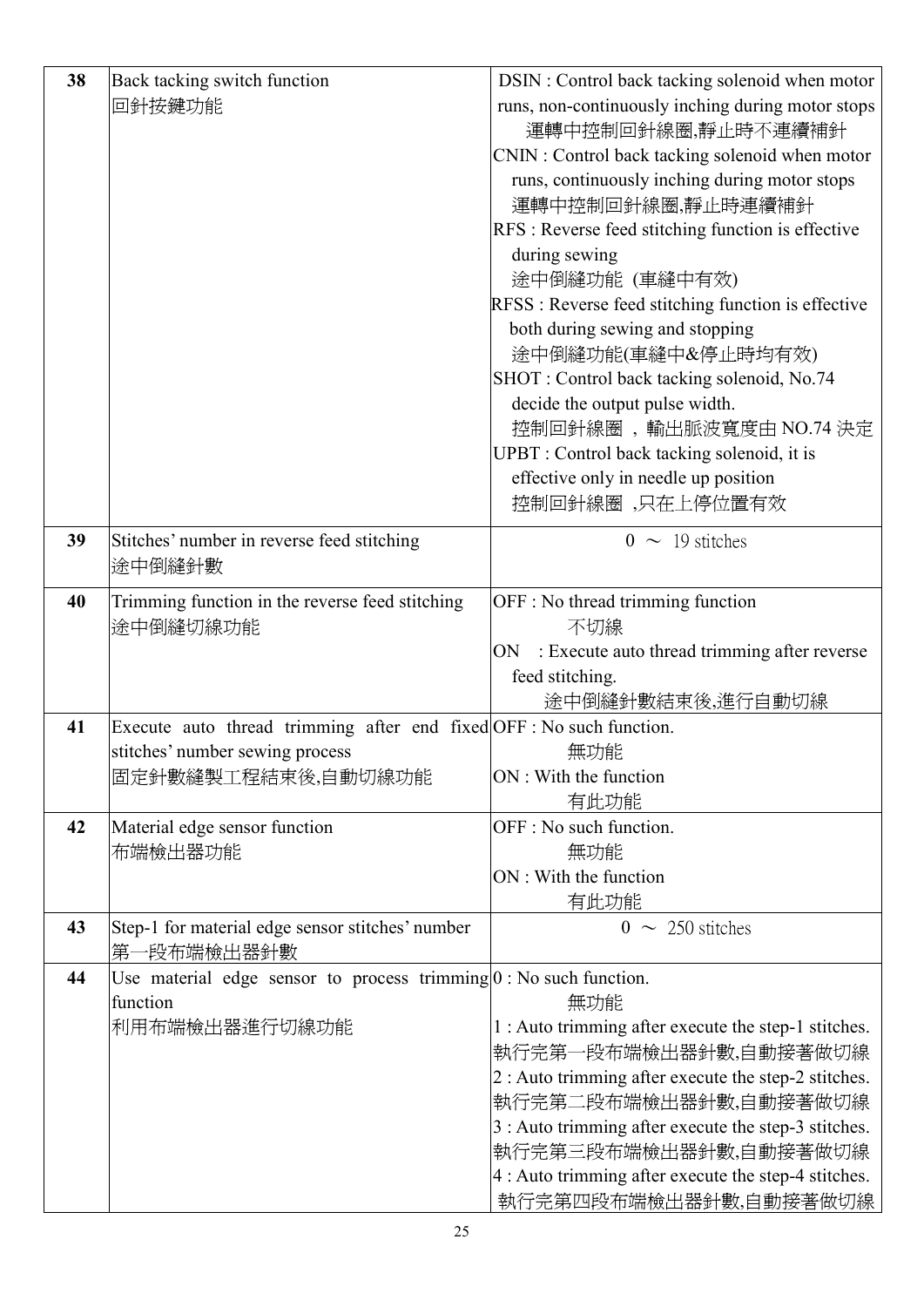| 45 | Auto needle up positioning when power on                                                    | OFF : No such function.                    |
|----|---------------------------------------------------------------------------------------------|--------------------------------------------|
|    | 開機自動上停                                                                                      | 無功能                                        |
|    |                                                                                             | ON: With the function                      |
|    |                                                                                             | 有此功能                                       |
| 46 | The counter number displays on the simple panel $ 0:$ Display the value of stitches' number |                                            |
|    | when power on                                                                               | 顯示針數                                       |
|    | 開機簡易面板顯示計件値                                                                                 | 1 : Display the value of materials' number |
|    |                                                                                             | 顯示計件値                                      |
|    |                                                                                             | 2 : Display the trimming,                  |
|    |                                                                                             | wiper, foot lifter function                |
|    |                                                                                             | 顯示切線,撥線,壓腳功能                               |
|    |                                                                                             | Counter value: 0~9999                      |
|    |                                                                                             | 計件値: 0 ~ 9999                              |
| 47 | To lock the pedal forward function before finish OFF : No such function.                    |                                            |
|    | trimming process                                                                            | 無功能                                        |
|    | 切線完成前踏板前踩互鎖功能                                                                               | ON : With the function                     |
|    |                                                                                             | 有此功能                                       |
| 48 | Sewing machine reversed revolution function OFF : No such function.                         |                                            |
|    | after thread trimming processed                                                             | 無功能                                        |
|    | 切線完成後車頭反轉功能                                                                                 | ON : With the function                     |
|    |                                                                                             | 有此功能                                       |
| 49 | Sewing machine reversed revolution angles after                                             | $0 \sim 250^{\circ}$                       |
|    | thread trimming processed                                                                   |                                            |
|    | 切線完成後車頭反轉角度                                                                                 |                                            |
| 50 | The delaying time after finished thread trimming                                            | $0 \sim 2500 \text{ ms}$                   |
|    | but before sewing machine reversed revolution.                                              |                                            |
|    | 切線完成後車頭反轉前延遲時間                                                                              |                                            |
| 51 | Virtual needle down positioning function                                                    | OFF : No such function.                    |
|    | 虛擬下停功能                                                                                      | 無功能                                        |
|    |                                                                                             | ON: With the function                      |
|    |                                                                                             | 有此功能                                       |
| 52 | angles<br>virtual<br>needle<br>down<br>The<br>between                                       | $0 \sim 250^{\circ}$                       |
|    | positioning point and needle up signal                                                      |                                            |
|    | 虛擬下停點,由上停信號開始點起算                                                                            |                                            |
| 53 | The needle positioning function of starting sewing OFF : No such function.                  |                                            |
|    | 起縫定針功能                                                                                      | 無功能                                        |
|    |                                                                                             | ON : With the function                     |
|    |                                                                                             | 有此功能                                       |
| 54 | The needle positioning angles of starting sewing<br>起縫定針角度                                  | $0 \sim 250^{\circ}$                       |
| 55 | The starting angle of trimming action                                                       | $0 \sim 250^{\circ}$                       |
|    | (count from the needle down position and only                                               |                                            |
|    | effective in LU trimming mode)                                                              |                                            |
|    | 切線動作開始角度(下停開始起算,只在LU切線                                                                      |                                            |
|    | 模式有效)                                                                                       |                                            |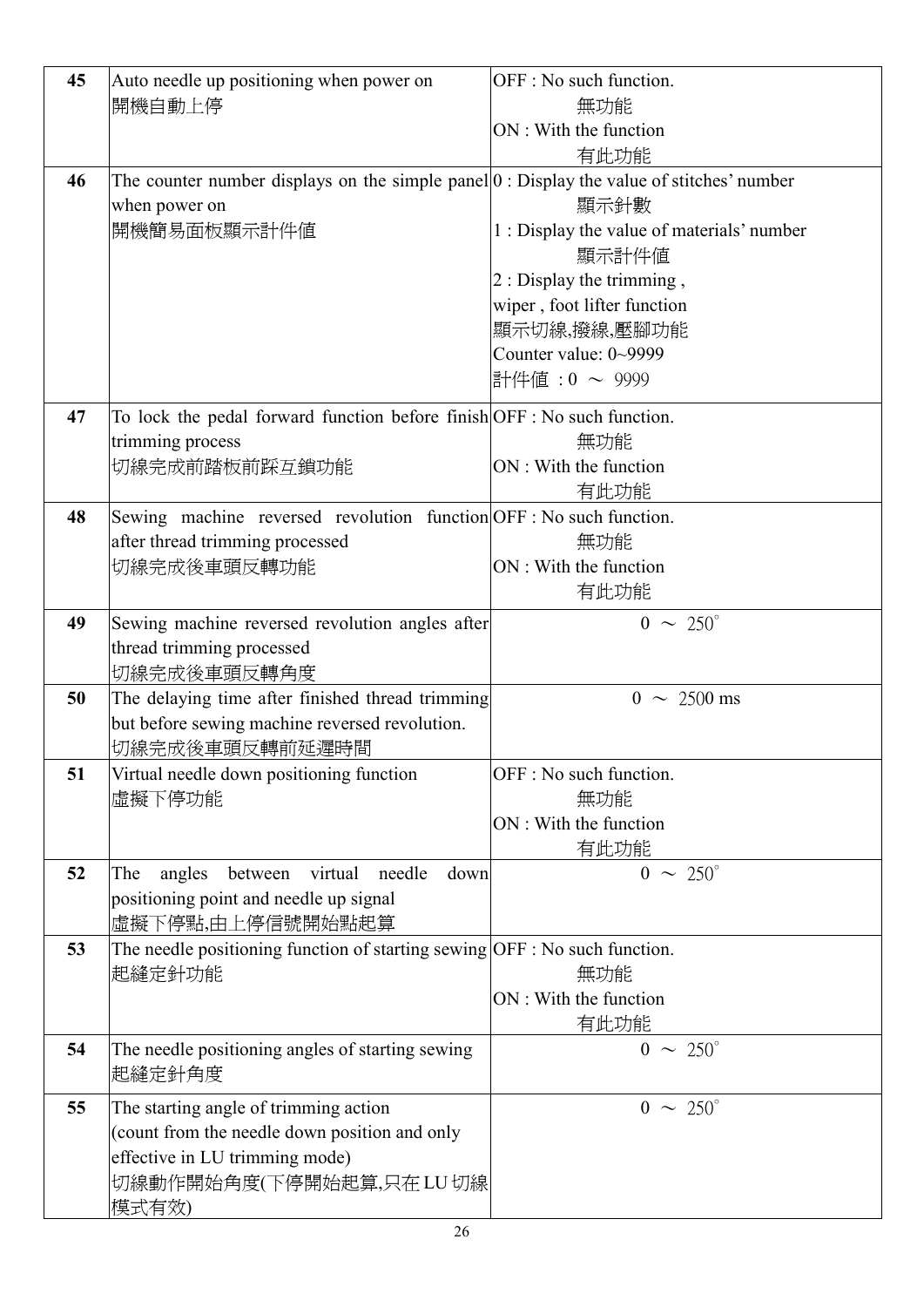| 56 | The continuous angles of trimming action           | $0 \sim 250^{\circ}$                              |
|----|----------------------------------------------------|---------------------------------------------------|
|    | (count from the needle down position and only      |                                                   |
|    | effective in LU trimming mode)                     |                                                   |
|    | 切線動作持續角度(只在 LU 切線模式有效)                             |                                                   |
| 57 | The tension release starts acting angles (count    | $0 \sim 250^{\circ}$                              |
|    | from the needle down position and only effective   |                                                   |
|    | in LU trimming mode)                               |                                                   |
|    | 紗拉組開始動作角度(下停開始起算,只在 LU 切                           |                                                   |
|    | 線模式有效)                                             |                                                   |
| 58 | The tension release continuous acting angles (only | $0 \sim 250^{\circ}$                              |
|    | effective in LU trimming mode)                     |                                                   |
|    | 紗拉組動作持續角度(只在 LU 切線模式有效)                            |                                                   |
| 59 | The tension release continuous acting time (count  | $0 \sim 1250 \text{ ms}$                          |
|    | from the needle up position and only effective in  |                                                   |
|    | LU trimming mode)                                  |                                                   |
|    | 紗拉組動作持續時間(上停信號開始動作起算,                              |                                                   |
|    | 只在 LU 切線模式有效)                                      |                                                   |
| 60 | The function selection for Option IN A             | OFF : No such function                            |
|    | Option IN_A 功能選擇                                   | 無功能                                               |
|    |                                                    | DSCT: Cancel thread trimming for one time         |
|    | The function selection for Option IN_B             | 單次取消切線                                            |
| 61 | Option IN_B 功能選擇                                   | DSBT: Cancel auto back tacking for one time       |
|    |                                                    | 單次取消自動回針                                          |
|    | The function selection for Option IN_C             | DSCN : Cancel condensed stitching for single time |
| 62 | Option IN_C 功能選擇                                   | 單次取消密縫                                            |
|    |                                                    | NDUP : Needle up switch                           |
|    |                                                    | 提針到上停                                             |
|    |                                                    | HALF : Half stitch inching                        |
|    |                                                    | 半針補針                                              |
|    |                                                    | ONE : One stitch inching                          |
|    |                                                    | 一針補針                                              |
|    |                                                    | (it's only effective when No.34=OFF)              |
|    |                                                    | No.34 = OFF 時才有效                                  |
| 63 | Whether motor stops or not before executes EBT     | OFF : Motor will not stop, directly executes EBT  |
|    | 執行 EBT 之前馬達是否停止                                    | 馬達不會停止,直接作 EBT                                    |
|    |                                                    | ON : Motor will stop for A period time (set by    |
|    |                                                    | No.64) then executes EBT                          |
|    |                                                    | 馬達會停止一段時間(參數 NO.64 設定)再接 EBT                      |
| 64 | Motor stops time before executes EBT               | $20 \sim 1500 \text{ ms}$                         |
|    | (only effective when No.63=ON)                     |                                                   |
|    | 執行 EBT 之前馬達停止時間 (只在                                |                                                   |
|    | NO.63=ON 時有效)                                      |                                                   |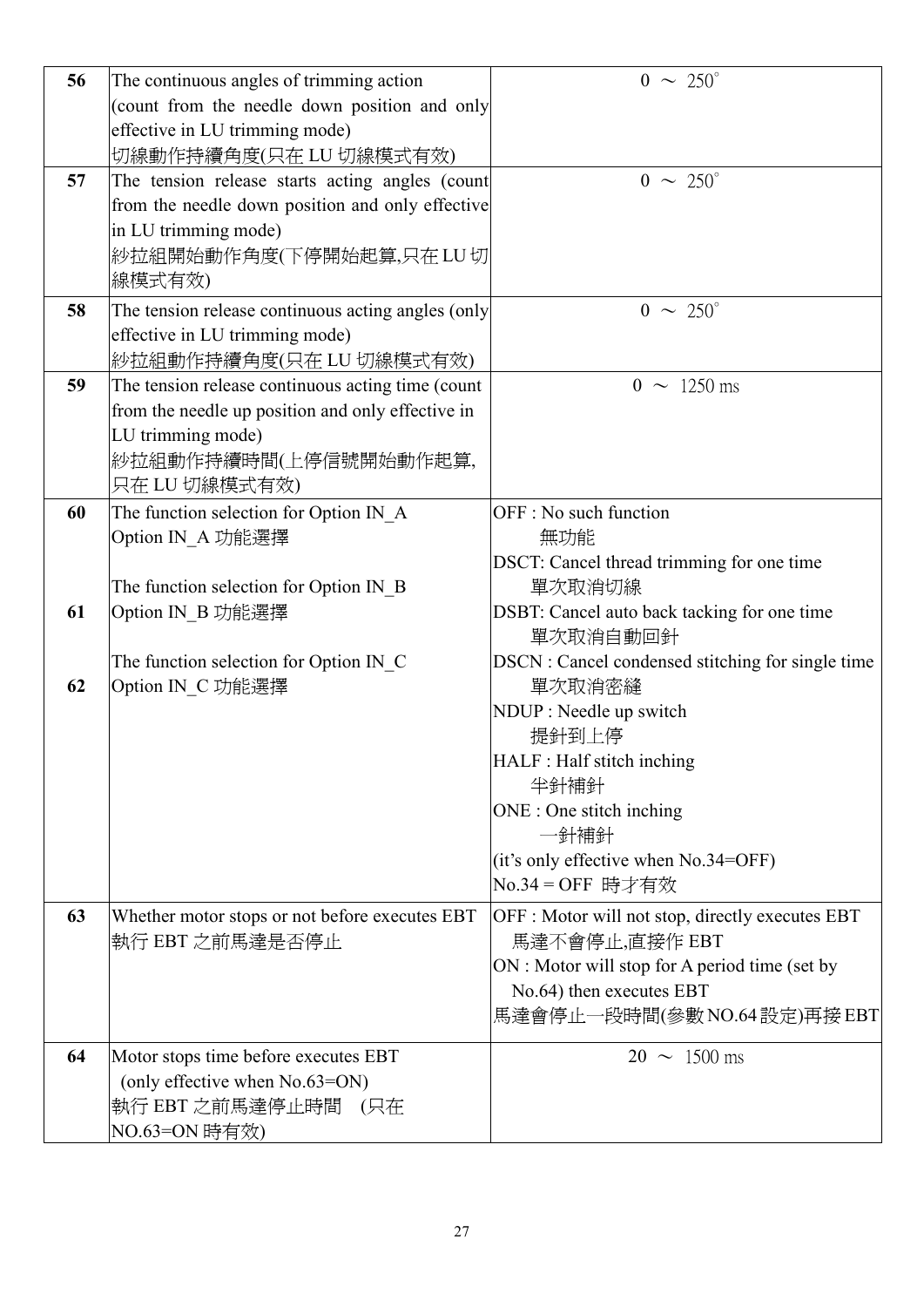| 65 | Start auto back tacking control mode                                          | AUTO: Auto mode                                    |
|----|-------------------------------------------------------------------------------|----------------------------------------------------|
|    | 開始自動倒縫控制模式                                                                    | 自動模式                                               |
|    |                                                                               | ASU : After every back tacking cycle, firstly stop |
|    | End auto back tacking control mode                                            | in the needle up position (the time period is as   |
| 66 | 結束自動倒縫控制模式                                                                    | No.68 setting) then execute next process.          |
|    |                                                                               | 每趟針數執行完,在上停點停止(NO.68 所設                            |
|    | Continuously auto back tacking control mode                                   | 定時間) 再接著做下一趟針數                                     |
| 67 | 連續自動倒縫控制模式                                                                    | ASD : After every back tacking cycle, firstly stop |
|    |                                                                               | in the needle down position (the time period is as |
|    |                                                                               | No.68 setting) then execute next process.          |
|    |                                                                               | 每趟針數執行完,在下停點先停止(NO.68 所設                           |
|    |                                                                               | 定時間) 再接著做下一趟針數                                     |
| 68 | Auto back tacking section stopping time                                       | $20 \sim 1500 \text{ ms}$                          |
|    | 自動倒縫段落停止時間                                                                    |                                                    |
| 69 | The Option OUT_A acts stitches' number after                                  | $0 \sim 99$ stitches                               |
|    | material edge sensor on                                                       |                                                    |
|    | 布端檢出器開始動作 Option OUT_A 動作針數                                                   |                                                    |
| 70 | The Option OUT_A delays stitches' number after                                | $0 \sim 99$ stitches                               |
|    | material edge sensor off                                                      |                                                    |
|    | 布端檢出器結束動作 Option OUT_A 延遲針數                                                   |                                                    |
| 71 | The acts stitches' number after the Option OUT_A                              | $0 \sim 99$ stitches                               |
|    | delays stitches' number & material edge sensor off                            |                                                    |
|    | 布端檢出器結束動作 Option OUT_A 延遲後動作                                                  |                                                    |
|    | 針數                                                                            |                                                    |
| 72 | The Option OUT_B acts stitches' number after                                  | $0 \sim 99$ stitches                               |
|    | material edge sensor on                                                       |                                                    |
|    | 布端檢出器開始動作 Option OUT_B 延遲針數                                                   |                                                    |
| 73 | The Option OUT_B delays stitches' number after                                | $0 \sim 99$ stitches                               |
|    | material edge sensor off                                                      |                                                    |
|    | 布端檢出器結束動作 Option OUT_B 延遲針數                                                   |                                                    |
| 74 | The Option OUT_B acts time                                                    | $0 \sim 250 \text{ ms}$                            |
|    | Option OUT_B 動作時間                                                             |                                                    |
| 75 | The Option OUT_C acts stitches' number after<br>material edge sensor on       | $0 \sim 99$ stitches                               |
|    |                                                                               |                                                    |
| 76 | 布端檢出器開始動作 Option OUT_C 動作針數<br>The Option OUT_C delays stitches' number after | $0 \sim 99$ stitches                               |
|    | material edge sensor off                                                      |                                                    |
|    | 布端檢出器結束動作 Option OUT_C 動作針數                                                   |                                                    |
| 77 | The Option OUT_D acts stitches' number after                                  | $0 \sim 99$ stitches                               |
|    | material edge sensor on                                                       |                                                    |
|    | 布端檢出器開始動作 Option OUT_D 延遲動作針                                                  |                                                    |
|    | 數                                                                             |                                                    |
| 78 | The Option OUT_D delays stitches' number after                                | $0 \sim 99$ stitches                               |
|    | material edge sensor off                                                      |                                                    |
|    | 布端檢出器結束動 Option OUT_D 持續動作針數                                                  |                                                    |
|    |                                                                               |                                                    |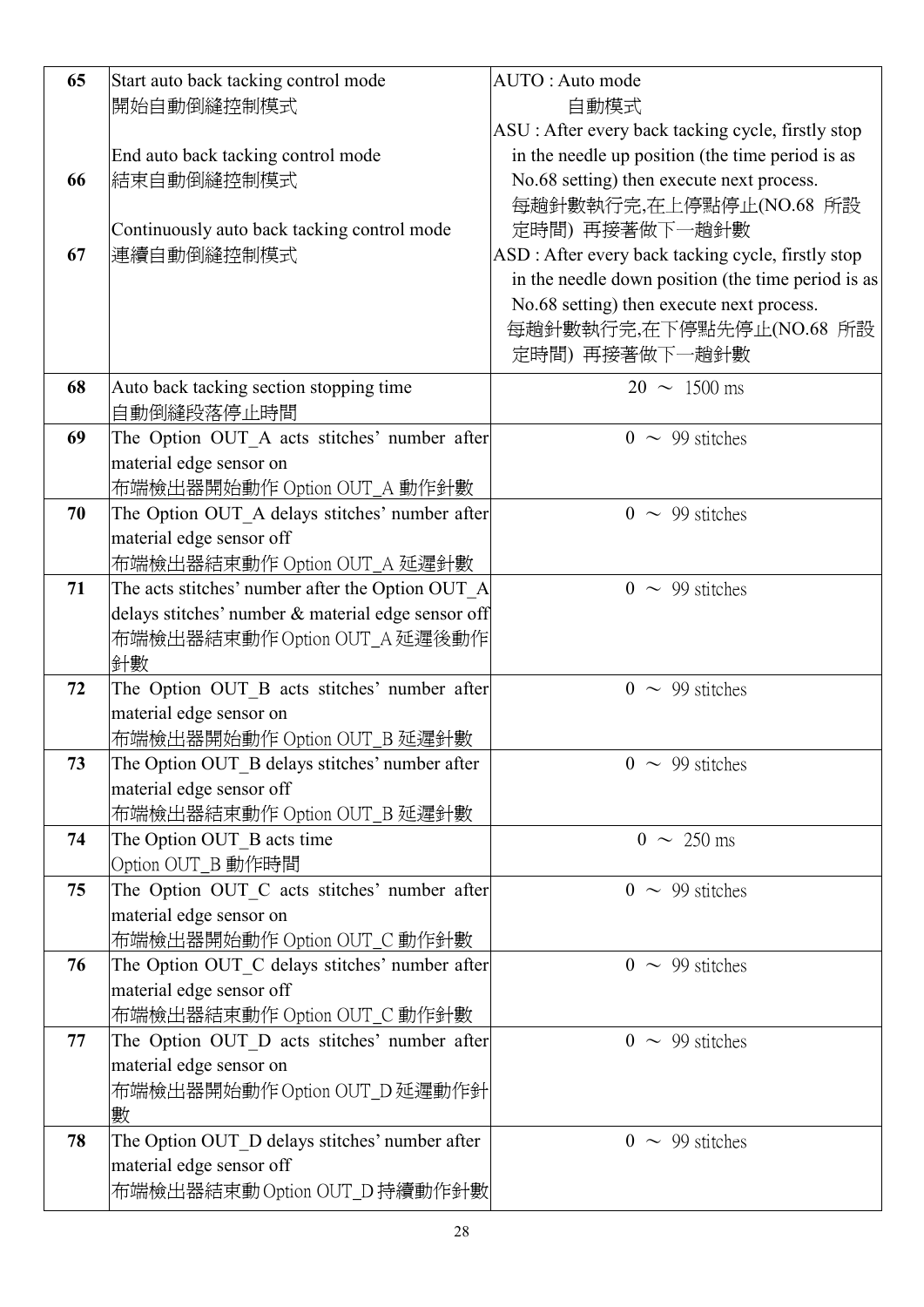| 79 | The function choice of Option OUT_A | $0:$ No output                                       |
|----|-------------------------------------|------------------------------------------------------|
|    | Option OUT_A 功能選擇                   | 無輸出                                                  |
|    |                                     | 1 : Depend on the setting stitches' number output    |
|    |                                     | 根據所設定針數輸出                                            |
|    |                                     | 2 : Depend on the setting stitches' number output    |
|    |                                     | when foot lifter acts                                |
|    |                                     | 根據所設定針數輸出 & 舉壓腳動作時輸出                                 |
|    |                                     | No output when motor stop<br>3:                      |
|    |                                     | 馬達停止時無輸出                                             |
| 80 | The function choice of Option OUT_B | $0:$ No output                                       |
|    | Option OUT_B 功能選擇                   | 無輸出                                                  |
|    |                                     | 1 : Depend on the setting stitches' number output    |
|    |                                     | (Pedal control speed)                                |
|    |                                     | 根據所設定針數輸出(踏板控制速度)                                    |
|    |                                     | 2 : Depend on the setting stitches' number output    |
|    |                                     | (material edge sensor starts & during motor          |
|    |                                     | medium speed)                                        |
|    |                                     | 根據所設定針數輸出(布端檢出器開始&結束                                 |
|    |                                     | 動作時馬達爲中速)                                            |
|    |                                     | 3 : Depend on the setting stitches' number output    |
|    |                                     | (material edge sensor ends & during motor            |
|    |                                     | medium speed)                                        |
|    |                                     | 根據所設定針數輸出 (布端檢出器結束動作                                 |
|    |                                     | 時馬達為中速)                                              |
| 81 | The function choice of Option OUT C | $0:$ No output                                       |
|    | Option OUT_C 功能選擇                   | 無輸出                                                  |
|    |                                     | 1 : Depend on the setting stitches' number output    |
|    |                                     | (Pedal control speed)                                |
|    |                                     | 根據所設定針數輸出 (踏板控制速度)                                   |
|    |                                     | 2 : Depend on the setting stitches' number output    |
|    |                                     | (material edge sensor ends & during motor            |
|    |                                     | medium speed)                                        |
|    |                                     | 根據所設定針數輸出 ( 布端檢出器結束動作                                |
|    |                                     | 時馬達爲中速 )                                             |
|    |                                     | 3 : Auto sewing setting stitches without pedal press |
|    |                                     | 踏板不需要前踩也可以自動執行所設定的針數                                 |
| 82 | The function choice of Option OUT_D | $0:$ No output                                       |
|    | Option OUT_D 功能選擇                   | 無輸出                                                  |
|    |                                     | 1 : Depend on the setting stitches' number output    |
|    |                                     | 根據所設定針數輸出                                            |
|    |                                     | 2 : Depend on the setting stitches' number output    |
|    |                                     | when foot lifter acts                                |
|    |                                     | 根據所設定針數輸出 &舉壓腳動作時輸出                                  |
|    |                                     | 3 : Depend on the setting stitches' number output    |
|    |                                     | (keeps acting even motor stops)                      |
|    |                                     | 根據所設定針數輸出(馬達停止時仍保持動作)                                |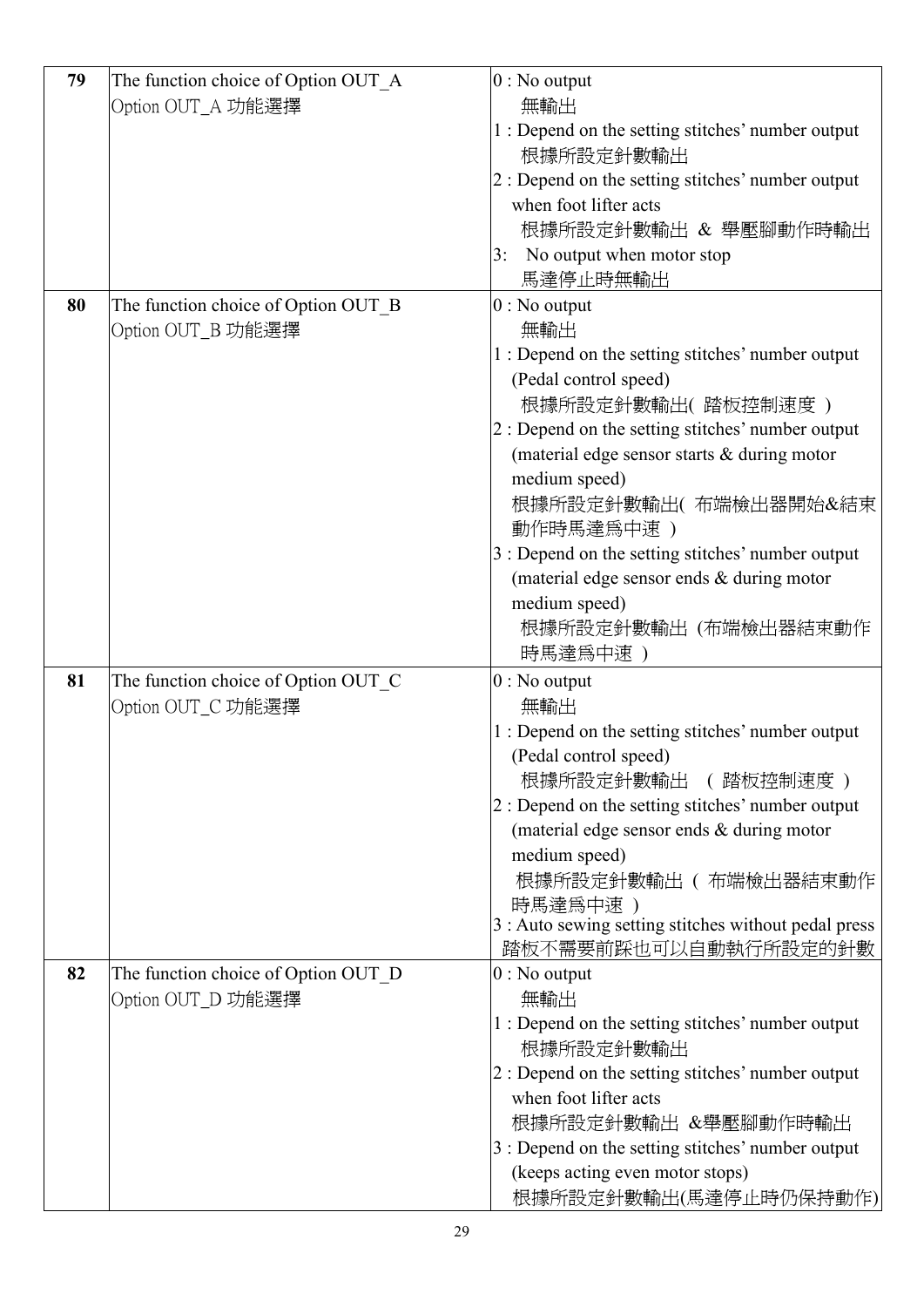| 83 | The control solenoid output cycle choice of $0:$ Option OUT_A<br>material edge sensor<br>布端檢出器控制輸出線圈循環週期結束選擇                                        | 1: Option OUT_B<br>2: Option OUT C                                                                                                                                                                                                                                                                                                                                                                                                                                                                                                                            |
|----|-----------------------------------------------------------------------------------------------------------------------------------------------------|---------------------------------------------------------------------------------------------------------------------------------------------------------------------------------------------------------------------------------------------------------------------------------------------------------------------------------------------------------------------------------------------------------------------------------------------------------------------------------------------------------------------------------------------------------------|
| 84 | The priority between material edge sensor on $\&0$ : The material edge sensor must be acted before<br>pressing pedal forward<br>布端檢出器開始動作與踏板前踩優先權選擇 | pressing pedal<br>布端檢出器必須在踏板前踩之前動作                                                                                                                                                                                                                                                                                                                                                                                                                                                                                                                            |
| 84 | The priority between material edge sensor on $\& 1 $ : Pedal condition is immediate effective when<br>pressing pedal forward<br>布端檢出器開始動作與踏板前踩優先權選擇 | material edge sensor on<br>布端檢出器開始動作時踏板的狀態立刻有效<br>2 : Pressing pedal is prior.<br>踏板前踩優先                                                                                                                                                                                                                                                                                                                                                                                                                                                                      |
| 85 | Cancel the thread trimming function choice when OFF : With the thread trimming function when<br>pedal is heeled.<br>取消踏板後踩切線功能選擇                    | pedal is heeled<br>有踏板後踩切線功能<br>ON : Cancel the thread trimming function when<br>pedal is heeled. And just the foot lifting function<br>is effective.<br>取消踏板後踩切線功能只做舉壓腳動作                                                                                                                                                                                                                                                                                                                                                                                    |
| 86 | Special function choice 1<br>特殊功能選擇 1                                                                                                               | $0:$ No special function<br>沒有特殊功能<br>1 : LB2 enable, MTJ=OFF<br>LB2 致能, $MTJ = OFF$<br>$2:LB2$ enable, MTJ=ON<br>LB2 致能, $MTJ = ON$<br>$3:BAF$ function<br>BAF 功能<br>$4: LU1521$ function<br>LU1521 功能<br>$5:CA1$ function<br>CA1 功能<br>$6: SAS1$ function<br>SAS1 功能<br>7 : BASF function<br>BAFS 功能<br>8 : Manual one-shot function<br>踏板控制 one-shot 針數車縫功能<br>$9:$ Automatic one-shot function<br>自動 one-shot 針數車縫功能<br>10 : edge sensor with re-cycle function<br>布端檢出器有再次循環功能<br>11 : multi-step material edge sensor stitches'<br>number<br>多段式布端檢出器針數 |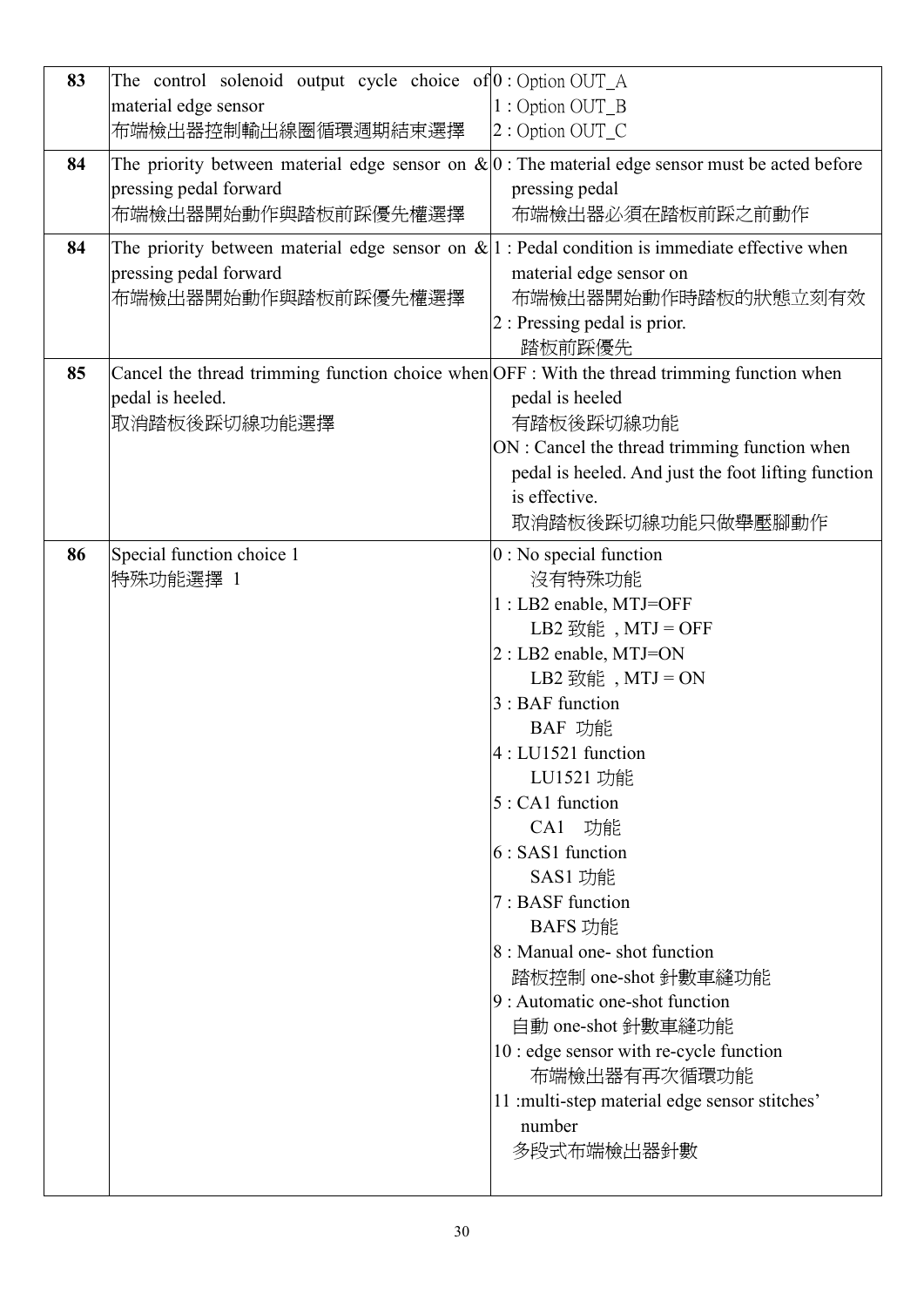| 87 | No synchronizer operation mode                                         | $ 0:$ With synchronizer (detect ER-1).                                 |
|----|------------------------------------------------------------------------|------------------------------------------------------------------------|
|    | 沒有同步器操作模式                                                              | 有同步器操作模式 (會檢出 ER-1)                                                    |
|    |                                                                        | 1 : Without synchronizer operation mode. (ER-1                         |
|    |                                                                        | is not displayed.)                                                     |
|    |                                                                        | 沒有同步器操作模式 (不會顯示 ER-1)                                                  |
|    |                                                                        | $2: With synchronizer (don't detect ER -1)$                            |
|    |                                                                        | 有同步器操作模式 (不會檢出 ER-1)                                                   |
| 88 | The speed margin of executing needle positioning                       | $80 \sim 160$                                                          |
|    | 執行定位的速度臨界値                                                             |                                                                        |
|    |                                                                        |                                                                        |
| 89 | Decelerating speed slope choice                                        | $1 \sim 8$                                                             |
|    | 減速曲線選擇                                                                 | (The bigger value means the longer time of                             |
|    |                                                                        | decelerating.)                                                         |
|    |                                                                        | 設定値越大,減速時間越長                                                           |
|    |                                                                        |                                                                        |
| 90 | Motor static brake function                                            | $0 \sim 20$                                                            |
|    | 馬達靜止煞車功能                                                               | $0:$ No such function                                                  |
|    |                                                                        | 無功能                                                                    |
|    |                                                                        | $1 \sim 20$ : (The bigger value means the more                         |
|    |                                                                        | powerful braking force.) 1~20: 有此功能, 設                                 |
|    |                                                                        | 定值越大煞車力量越大                                                             |
| 91 | Motor rotation signal control                                          | OFF : No output                                                        |
|    | 馬達轉動信號控制                                                               | 不輸出                                                                    |
|    |                                                                        | TL1 : TL solenoid outputs when motor rotates.                          |
|    |                                                                        | 馬達轉動時由 TL 線圈輸出                                                         |
|    |                                                                        |                                                                        |
|    |                                                                        | TL2 : TL solenoid outputs when motor rotates $\&$<br>foot lifter acts. |
|    |                                                                        |                                                                        |
|    |                                                                        | 馬達轉動時和舉壓腳動作時由 TL 線圈輸出                                                  |
| 92 | Forward output the motor rotation signal                               | $0 \sim 1250 \text{ ms}$                                               |
|    | 馬達轉動信號提早輸出時間                                                           |                                                                        |
| 93 | Reverse revolution function when machine starts OFF : No such function |                                                                        |
|    | stitching.                                                             | 無功能                                                                    |
|    | 起縫反轉功能                                                                 | ON : With this function                                                |
|    |                                                                        | 有此功能                                                                   |
| 94 | Reverse angles when machine starts stitching.                          | $0 \sim 250^{\circ}$                                                   |
|    | 起縫反轉角度                                                                 |                                                                        |
|    |                                                                        |                                                                        |
| 95 | Check the speed control unit condition function OFF : No such function |                                                                        |
|    | when power on.                                                         | 無功能                                                                    |
|    | 開機時檢查速度基座狀態功能                                                          | ON : With this function                                                |
|    |                                                                        | 有此功能                                                                   |
| 96 | Special function choice 2                                              | $0:$ No special function                                               |
|    | 特殊功能選擇 2                                                               | 沒有特殊功能                                                                 |
|    |                                                                        | 1 : FLSW special function                                              |
|    |                                                                        | FLSW 特殊功能                                                              |
|    |                                                                        | 3. Option OUT_A special function                                       |
|    |                                                                        |                                                                        |
|    |                                                                        | 輸出 OUT_A 特殊功能                                                          |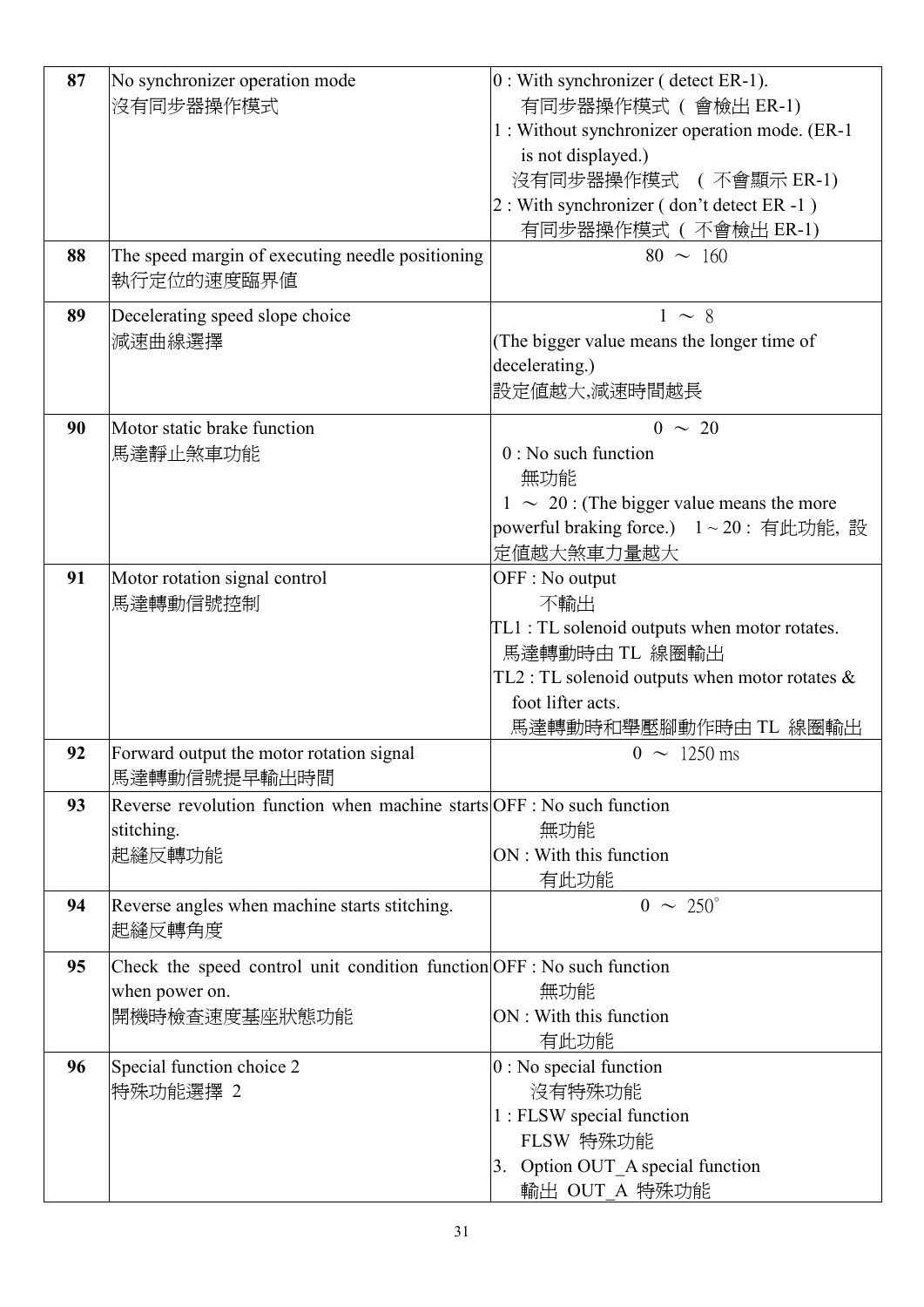| 97  | Auto function setting.                          | OFF : No such function                         |
|-----|-------------------------------------------------|------------------------------------------------|
|     |                                                 |                                                |
|     | (Only effective in BAFS machine)                | 無功能                                            |
|     | 自動機能設定(只在 BAFS 車頭選項中有效)                         | ON : With this function                        |
|     |                                                 | 有此功能                                           |
| 98  | Motor delays starting time.                     | $0 \sim 9900 \text{ ms}$                       |
|     | (Only effective in BAFS machine)                |                                                |
|     | 馬達延遲啓動時間(只在 BAFS 車頭選項中有                         |                                                |
|     | 效)                                              |                                                |
| 99  | BLOWER-B delays output time.                    | $0 \sim 9900 \text{ ms}$                       |
|     | (Only effective in BAFS machine)                |                                                |
|     | BLOWER-B 輸出延遲時間                                 |                                                |
|     | (只在 BAFS 車頭選項中有效)                               |                                                |
| 100 | BLOWER-B output time.                           | $0 \sim 9900 \text{ ms}$                       |
|     | (Only effective in BAFS machine)                |                                                |
|     | BLOWER-B 輸出動作時間                                 |                                                |
|     |                                                 |                                                |
|     | (只在 BAFS 車頭選項中有效)                               |                                                |
| 101 | In motor running, FLSW key input to control FLL | $0 \sim 500$ stitches                          |
|     | output acted stitches' number                   |                                                |
|     | 馬達運轉中 option IN_G 按鍵輸入控制                        |                                                |
|     | option OUT_D 輸出動作針數                             |                                                |
| 102 | Material edge sensor begins acting, Option      | $0 \sim 99$ stitches                           |
|     | OUT E delay acting stitches number              |                                                |
|     | 布端檢出器開始 Option OUT_E 延遲動作針數                     |                                                |
| 103 | Material edge sensor ends acting, Option OUT_E  | $0 \sim 99$ stitches                           |
|     | continuously act stitches number                |                                                |
|     | 布端檢出器結束 Option OUT_E 持續動作針數                     |                                                |
| 104 | Option OUT E function choice                    | OFF : No output                                |
|     | Option OUT_E 功能選擇                               | 無輸出                                            |
|     |                                                 | ON : Depend on setting stitches' number output |
|     |                                                 | 根據所設定針數輸出                                      |
| 105 | Foot lifter protecting time                     | $0 \sim 60$ seconds                            |
|     | 押腳保護時間                                          |                                                |
| 106 | Folder auto function setting                    | OFF : No such function                         |
|     | (Only effective in TCF machine)                 | 無功能                                            |
|     | Folder 自動機能設定                                   | ON : With this function                        |
|     | (只在 TCF 車頭選項中有效)                                | 有此功能                                           |
| 107 | Folder auto function delays stitches' number    | $0 \sim 99$ stitches                           |
|     | (Only effective in TCF machine)                 |                                                |
|     |                                                 |                                                |
|     | Folder 自動機能延遲針數                                 |                                                |
|     | (只在 TCF 車頭選項中有效)                                |                                                |
| 108 | Motor's braking force when positioning          | $0 \sim 3$                                     |
|     | 馬達定位時煞車力                                        |                                                |
| 109 | Dial type choice                                | $0:$ Dial is switch type<br>爲開關式               |
|     | Dial 型式選擇                                       | 1 : Dial is VR type<br>爲 VR 型式                 |
|     |                                                 | 2 : Dial is not connected<br>未接                |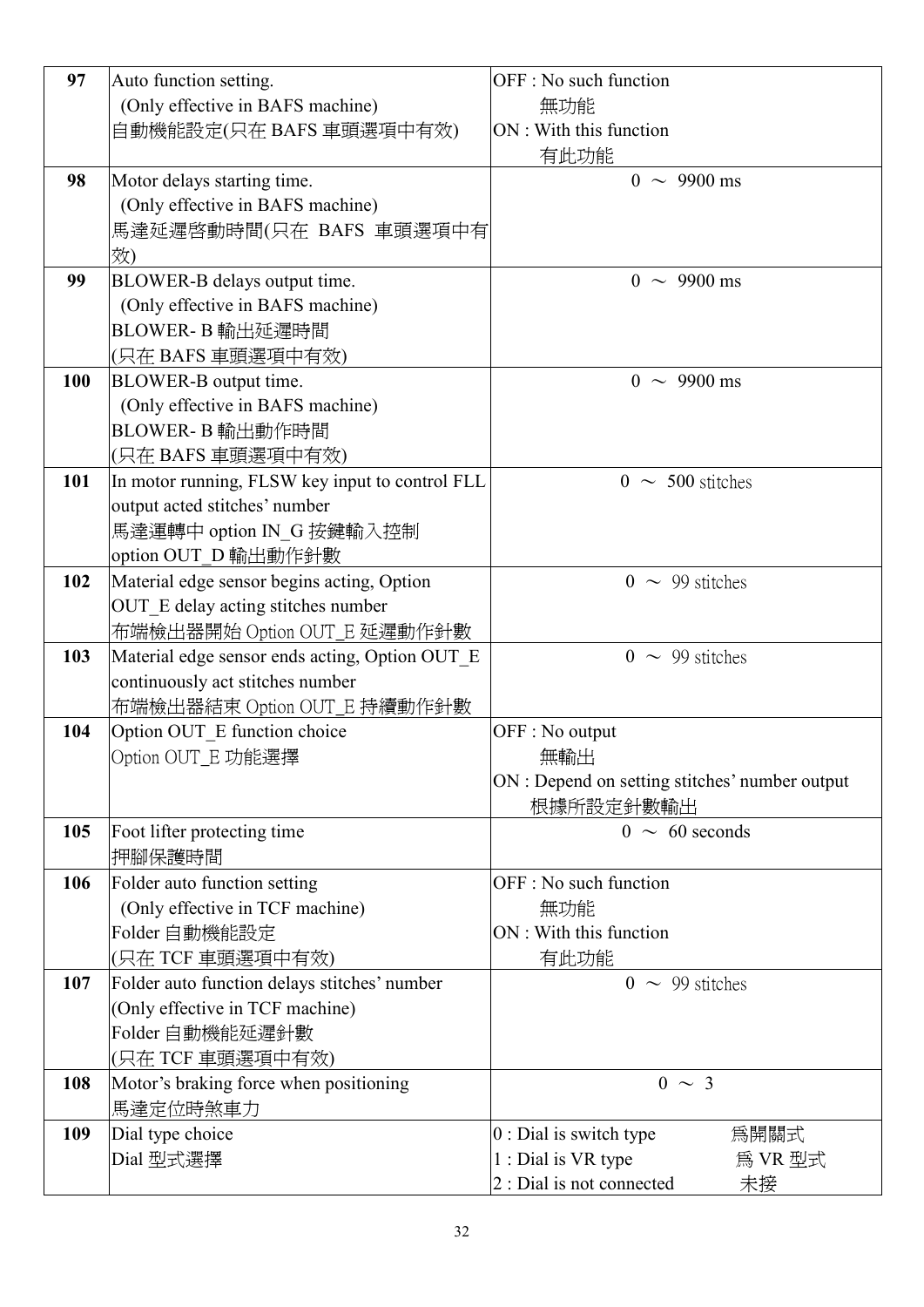| 110 | Needle thread winding device released time                           | $0 \sim 600 \text{ ms}$                        |
|-----|----------------------------------------------------------------------|------------------------------------------------|
|     | (LU-1521 is effective)                                               |                                                |
|     | 勾線裝置釋放時間 ( LU-1521 車頭有效 )                                            |                                                |
| 111 | ER-2 checking time                                                   | $0 \sim 5$ seconds                             |
|     | ER-2 檢查時間                                                            |                                                |
| 112 | <b>ATC</b> auto function setting                                     | OFF : No such function                         |
|     | (Only effective in ATC machine)                                      | 無功能                                            |
|     | ATC 自動機能設定(只在 ATC 車頭選項中有效) ON : With this function                   |                                                |
|     |                                                                      | 有此功能                                           |
| 113 | Material edge sensor begins acting, Option                           | $0 \sim 99$ stitches                           |
|     | OUT F delay acting stitches' number                                  |                                                |
|     | 布端檢出器開始動作 Option OUT_F 延遲針數                                          |                                                |
| 114 | Material edge sensor ends acting, Option OUT_F                       | $0 \sim 99$ stitches                           |
|     | continuously act stitches' number                                    |                                                |
|     | 布端檢出器結束動作 Option OUT_F 持續針數                                          |                                                |
| 115 | Option OUT F function choice                                         | OFF : No output                                |
|     | Option OUT_F 功能選擇                                                    | 無輸出                                            |
|     |                                                                      | ON : Depend on setting stitches' number output |
|     |                                                                      | 根據所設定針數輸出                                      |
| 116 | Control Option OUT_C solenoid output function OFF : No such function |                                                |
|     | by Option IN D                                                       | 無功能                                            |
|     | 利用 Option IN_D 控制 Option OUT_C 線圈                                    | ON : With this function                        |
|     | 輸出功能                                                                 | 有此功能                                           |
| 117 | Start condensed stitching stitches' number                           | $0 \sim 99$ stitches                           |
|     | 開始密縫針數                                                               |                                                |
| 118 | During motor rotates, auto FOLDER stitches'                          | $0 \sim 99$ stitches                           |
|     | number (YU2F & YU3F machine is effective)                            |                                                |
|     | 馬達運轉中,自動 FOLDER 針數<br>(YU2F & YU3F 車頭有效)                             |                                                |
| 119 | Auto FOLDER function (YU2F & YU3F machine OFF : No such function     |                                                |
|     | is effective)                                                        | 無功能                                            |
|     | 自動 FOLDER 功能                                                         | ON : With this function                        |
|     | (YU2F & YU3F 車頭有效)                                                   | 有此功能                                           |
| 120 | D code back tacking compensation                                     | $0 \sim 720$ $^{\circ}$                        |
|     | D_CODE 回針動作補正                                                        |                                                |
|     |                                                                      |                                                |
|     | EBT<br>Double                                                        |                                                |
|     | 360<br>720°                                                          |                                                |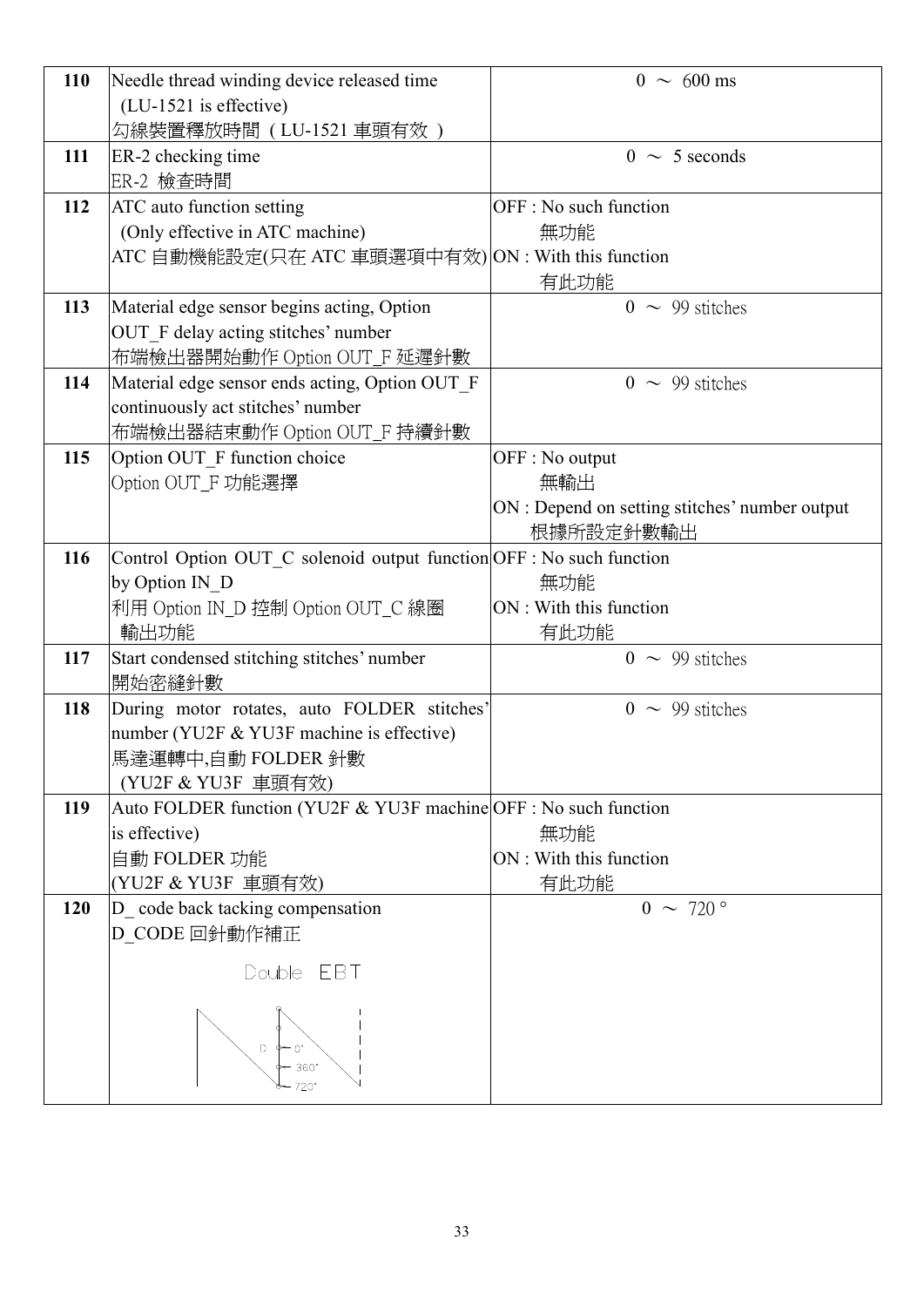| 121 | C2_code back tacking compensation                                                                                               | $0 \sim 720$ °          |
|-----|---------------------------------------------------------------------------------------------------------------------------------|-------------------------|
|     | C2_CODE 回針動作補正                                                                                                                  |                         |
|     |                                                                                                                                 |                         |
|     |                                                                                                                                 |                         |
|     | Double EBT                                                                                                                      |                         |
|     |                                                                                                                                 |                         |
|     | 720°                                                                                                                            |                         |
|     | $8 - 360^{\circ}$                                                                                                               |                         |
|     |                                                                                                                                 |                         |
|     | C <sub>2</sub>                                                                                                                  |                         |
|     |                                                                                                                                 |                         |
|     |                                                                                                                                 |                         |
|     |                                                                                                                                 |                         |
| 122 | A2_code back tacking compensation                                                                                               | $0 \sim 720$ $^{\circ}$ |
|     |                                                                                                                                 |                         |
|     | A2_CODE 回針動作補正                                                                                                                  |                         |
|     |                                                                                                                                 |                         |
|     |                                                                                                                                 |                         |
|     | Double SBT                                                                                                                      |                         |
|     |                                                                                                                                 |                         |
|     |                                                                                                                                 |                         |
|     | A2                                                                                                                              |                         |
|     | $0^{\circ}$                                                                                                                     |                         |
|     | $360 -$                                                                                                                         |                         |
|     | 720°                                                                                                                            |                         |
|     |                                                                                                                                 |                         |
| 123 | B1_code back tacking compensation                                                                                               | $0 \sim 720$ $^{\circ}$ |
|     | B1_CODE 回針動作補正                                                                                                                  |                         |
|     |                                                                                                                                 |                         |
|     |                                                                                                                                 |                         |
|     | Double SBT                                                                                                                      |                         |
|     |                                                                                                                                 |                         |
|     | 720°                                                                                                                            |                         |
|     | $360^{\circ}$                                                                                                                   |                         |
|     |                                                                                                                                 |                         |
|     | B1                                                                                                                              |                         |
|     |                                                                                                                                 |                         |
|     |                                                                                                                                 |                         |
|     |                                                                                                                                 |                         |
| 124 | WA_code back tacking compensation                                                                                               | $0 \sim 720^{\circ}$    |
|     | WA_CODE 回針動作補正                                                                                                                  |                         |
|     |                                                                                                                                 |                         |
|     |                                                                                                                                 |                         |
|     | 720°-                                                                                                                           |                         |
|     | 360                                                                                                                             |                         |
|     | 'WΑ<br>ŃВ                                                                                                                       |                         |
|     | $W = \n\begin{cases} \n\phi & \text{if } V \in \mathbb{R} \n\end{cases}$<br>0°-0'WB 0°-0 WC<br>0°-0'WB 0°-0 WC<br>$0^{\circ}$ - |                         |
|     | 360°                                                                                                                            |                         |
|     |                                                                                                                                 |                         |
|     | 720°                                                                                                                            |                         |
|     |                                                                                                                                 |                         |
| 125 | WB_ code back tacking compensation                                                                                              | $0 \sim 720$ $^{\circ}$ |
|     |                                                                                                                                 |                         |
|     | WB_CODE 回針動作補正                                                                                                                  |                         |
|     |                                                                                                                                 |                         |
| 126 | WC_ code back tacking compensation                                                                                              | $0 \sim 720$            |
|     | WC_CODE 回針動作補正                                                                                                                  |                         |
|     |                                                                                                                                 |                         |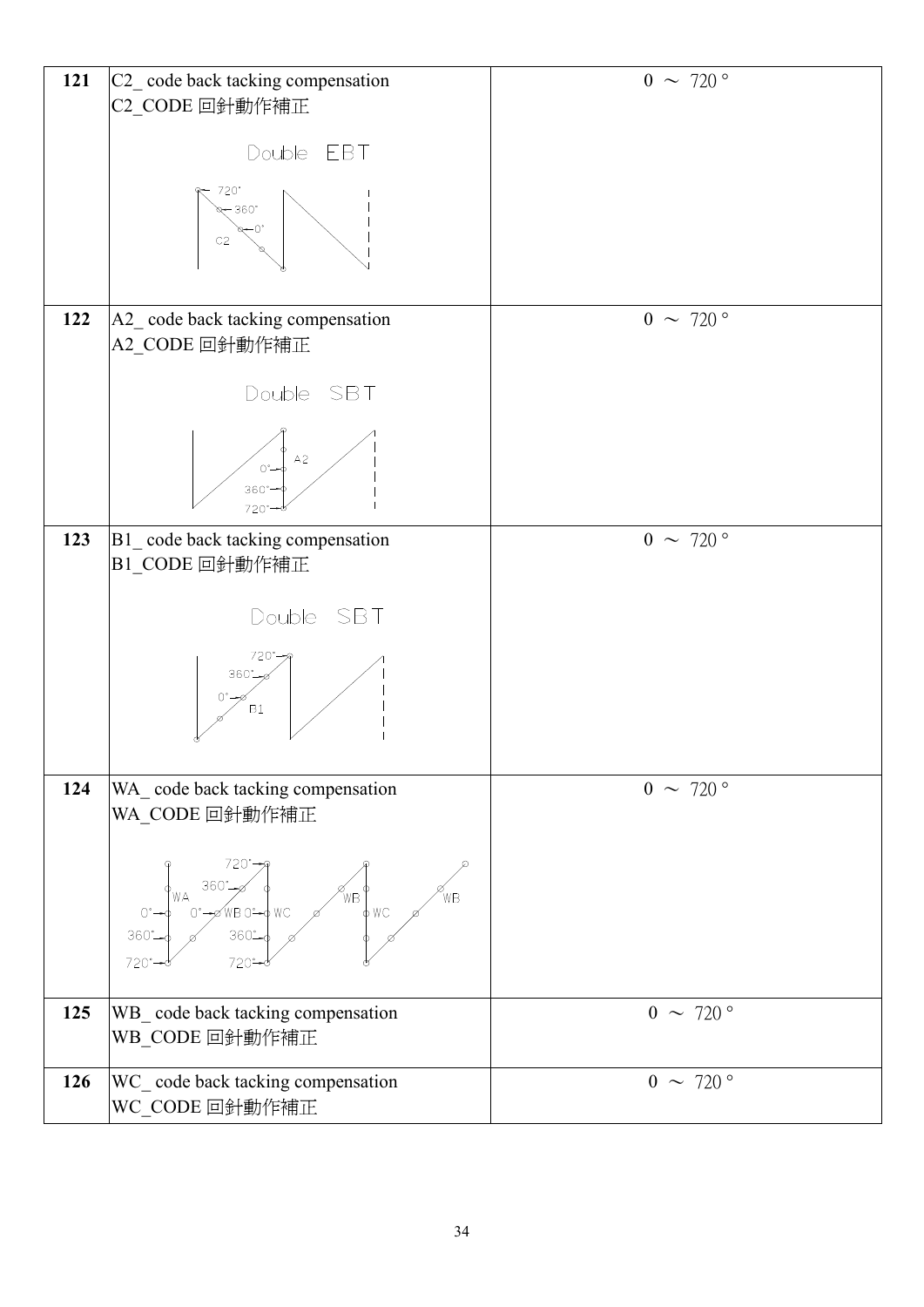| 127 | Delay positioning function                     | OFF : No such function                       |
|-----|------------------------------------------------|----------------------------------------------|
|     | 延遲定位功能                                         | 無功能                                          |
|     |                                                | ON : With this function                      |
|     |                                                | 有此功能                                         |
| 128 | Speed boosting                                 | $0 \sim 50 \%$                               |
|     | 速度提升                                           |                                              |
|     |                                                |                                              |
| 129 | Torque boosting when motor lock                | $0 \sim 30$                                  |
|     | 馬達鎖死扭力提升                                       |                                              |
| 130 | Up position adjustment                         | $0 \sim 250$ °                               |
|     | 上停點位置調整                                        |                                              |
| 131 | Stitch number for one-shot function            | $0 \sim 250$                                 |
|     | ONE-SHOT 針數                                    |                                              |
| 132 | The delay time for DST function                | $0 \sim 300 \text{ ms}$                      |
|     | DST 延遲時間                                       |                                              |
| 133 | The acting time for DST function               | $0 \sim 2500 \text{ ms}$                     |
|     | DST 動作時間                                       |                                              |
| 134 | Stop position when material edge sensor active | OFF : Depend on simple control panel setting |
|     | 布端檢出器動作時,馬達停止位置                                | 由簡易面板上下停決定                                   |
|     |                                                | UP : Up position                             |
|     |                                                | 上停點                                          |
|     |                                                | DOWN : Down position                         |
|     |                                                | 下停點                                          |
| 135 | UTL delaying time                              | $0 \sim 200 \text{ ms}$                      |
|     | UTL 延遲輸出時間                                     |                                              |
| 136 | UTL acting time                                | $0 \sim 2000 \text{ ms}$                     |
|     | UTL 動作輸出時間                                     |                                              |
|     |                                                |                                              |
| 137 | Delay time after UTL active                    | $0 \sim 200 \text{ ms}$                      |
|     | UTL 動作輸出後延遲時間                                  |                                              |
| 138 | Option OUT_C delay acting stitches             | $0 \sim 99$ stitches                         |
|     | (only effective in PT2 machine)                |                                              |
|     | 布端檢出器開始動作 Option OUT_C 延遲動作針                   |                                              |
|     | 數(只在 PT2 機型有效)                                 |                                              |
| 139 | Option OUT_C acting stitches                   | $0 \sim 99$ stitches                         |
|     | (only effective in PT2 machine)                |                                              |
|     | 布端檢出器動作 Option OUT_C 持續動作針數                    |                                              |
|     | (只在 PT2 機型有效)                                  |                                              |
| 140 | Protecting function for motor                  | OFF : No such function                       |
|     | 馬達運轉時間保護功能                                     | 無功能                                          |
|     |                                                | ON : With this function                      |
|     |                                                | 有此功能                                         |
| 141 | Times for Protecting function active           | $100 \sim 5000$ hours                        |
|     | 馬達發生保護功能時間                                     |                                              |
|     |                                                |                                              |